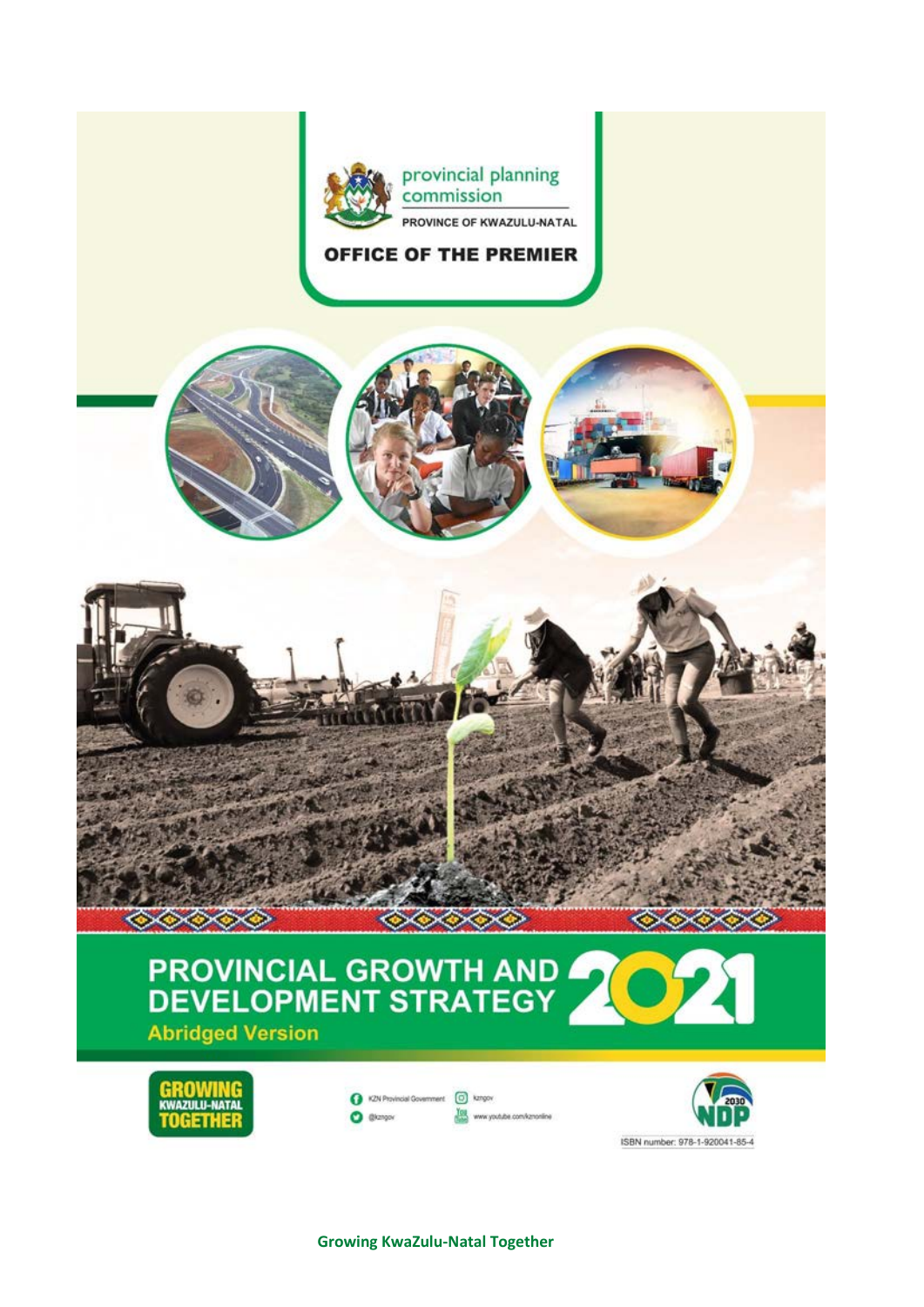## Table of Contents

| $\mathbf{1}$ . |                                                                                           |  |
|----------------|-------------------------------------------------------------------------------------------|--|
| 1.1            |                                                                                           |  |
| 1.2            |                                                                                           |  |
| 1.3            |                                                                                           |  |
| 1.4            |                                                                                           |  |
| 1.5            |                                                                                           |  |
| 1.6            |                                                                                           |  |
| 1.7            |                                                                                           |  |
| 2.             |                                                                                           |  |
| 2.1            |                                                                                           |  |
| 2.2            |                                                                                           |  |
|                |                                                                                           |  |
|                |                                                                                           |  |
|                |                                                                                           |  |
|                | Priority 4: Consolidating the Social Wage through reliable and quality basic services  19 |  |
|                | Priority 5: Spatial Integration, Human Settlements and Local Government 21                |  |
|                |                                                                                           |  |
|                |                                                                                           |  |
|                |                                                                                           |  |
|                |                                                                                           |  |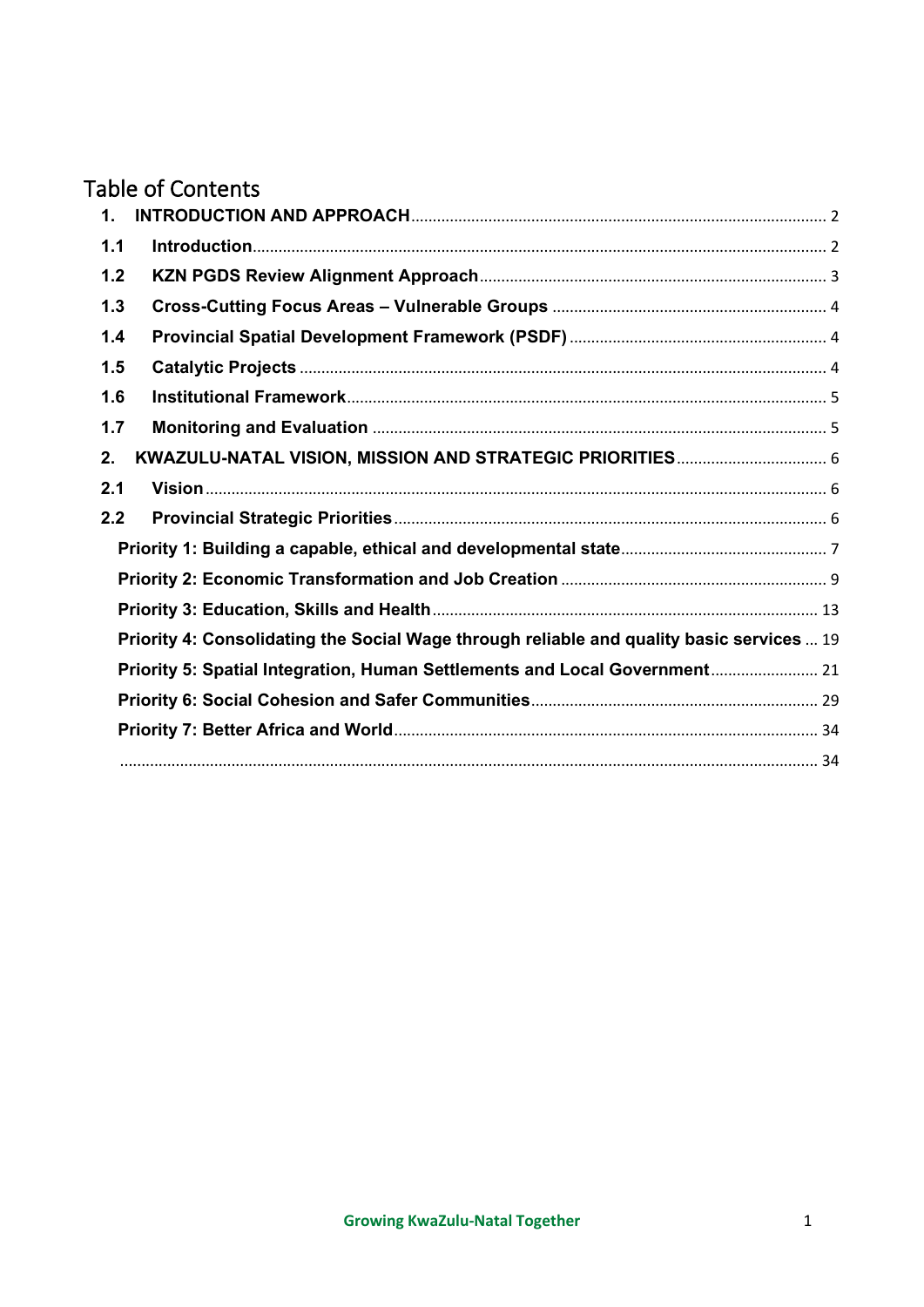### <span id="page-2-0"></span>**1. INTRODUCTION AND APPROACH**

#### <span id="page-2-1"></span>**1.1 Introduction**

The Provincial Growth and Development Strategy (PGDS) is an important tool that guides the Province of KwaZulu-Natal towards Vision 2030. When the first Provincial Growth and Development Strategy (PGDS) was developed 2011, all our partners and stakeholders in the Province of KwaZulu-Natal agreed that our programme is best guided by a long-term Vision and Strategy. The strategy is reviewed every five years. The previous review was conducted in 2016.

The 2021 review came at a time when the world, South Africa, and KwaZulu-Natal confronted many challenges. A lot has changed since 2016. Policy changes have been considered and included where relevant to the province. New research, lessons learnt from the successes and failures of implementation, and inputs from all participating stakeholders informed the priority areas or issues the Provincial citizens expect a reviewed strategy to address.

Policy direction was derived from several key directives, including:

- 1) United Nations Sustainable Development Goals (SDGs).
- 2) African Unity Programme Goals 2063.
- 3) National Development Plan (NDP).
- 4) Medium Term Strategic Framework (MTSF) 2019-2024, and as revised in 2020; and Eight Provincial Priorities as announced by the leadership of the Sixth Administration.

| <b>MTSF National (Electoral) Priorities</b>                                                | <b>Provincial Priorities</b>                                                                                                |
|--------------------------------------------------------------------------------------------|-----------------------------------------------------------------------------------------------------------------------------|
| Priority 1: Capable, Ethical and<br><b>Developmental State</b>                             | Priority No. 8 - Build a Caring and<br>Incorruptible Government                                                             |
| Priority 2: Economic transformation and<br>job creation                                    | Priority No. 2 - Job Creation<br>Priority No. 3 - Growing the Economy<br>Priority No. 4 - Growing SMMEs and<br>Cooperatives |
| Priority 3: Health and Education                                                           | Priority No. 5 - Education and Skills<br>Development                                                                        |
| Priority 4: Consolidating Social Wage<br>through reliable and quality<br>basic<br>services | Priority No. 1 - Basic Services                                                                                             |
| Priority 5: Spatial integration, human<br>settlements and local government                 | Priority No. 6 - Human Settlement and<br>sustainable livelihood                                                             |
| Priority 6: Social Cohesion and Safe<br>Communities                                        | Priority No. 7 - Build a Peaceful Province                                                                                  |
| Priority 7: Better Africa and the World                                                    | Priority No. 3 - Growing the Economy<br>Priority No. 7 - Build a Peaceful Province                                          |

5) Spatial Planning and Land Use Management (SPLUMA) Principles.

6) Operation Sukuma Sakhe (OSS) Principles and alignment to the District Development Model (DDM).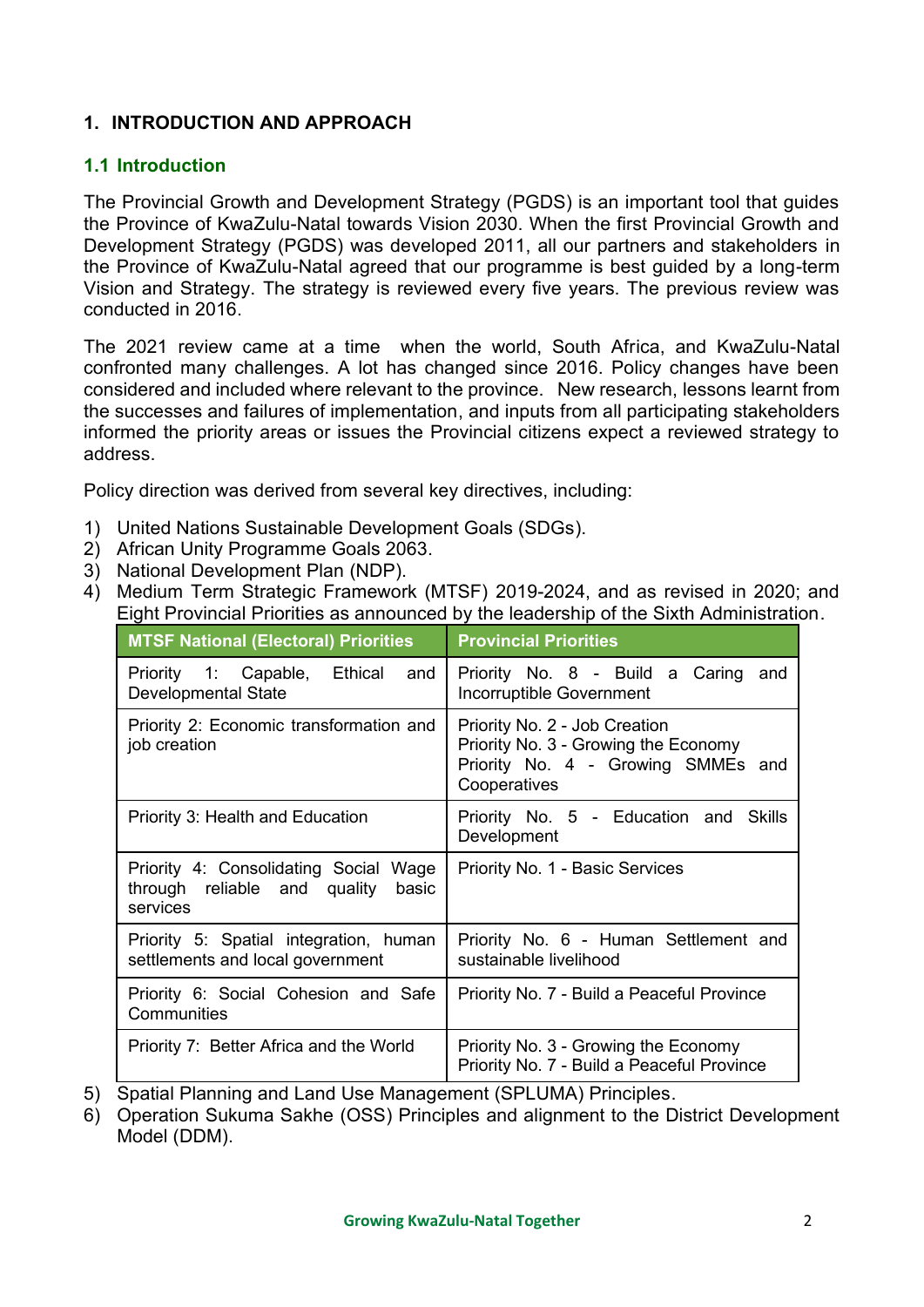Information was drawn from several sources, including:

- The National Twenty Five Year Review 1994 2019;
- NPC NDP Review
- The Statistics South Africa (Stats SA) 2015 and 2018 Citizen Satisfaction Survey Reports;
- PGDS Implementation Reports:
- The 2014 2019 Provincial Performance Review;
- The 2020 KZN Socio-Economic Overview:
- 2016 Strategic Analysis; Relevant sections of the 2016 PGDS;
- 2014 -2019 KZN 5 Year Review;
- Information extracted from PSDF Webinars; and
- Initial findings on the impact of the COVID-19 pandemic:
- Experiences from the July unrest and matters informing recovery plans; and
- Inputs received and consultation processes.
- Updated Statistics (STATS SA; GCIS as at July 2021).
- Revised MTSF 2019-2024 (October 2021)

These assisted to identify the conditions prevailing in the province was analysed against Sustainability Models which includes :

- 1) The Environmental Landscape;
- 2) The Human Development and Social Landscape;
- 3) The Economic Landscape;
- 4) The Infrastructure Landscape;
- 5) The Spatial Development Landscape; and
- 6) The Governance Landscape.

### <span id="page-3-0"></span>**1.2 KZN PGDS Review Alignment Approach**

The "Outcome Based approach", informs the strategy, and it is also modelled on the MTSF 2019-2024 (as revised). The approach builds on the Impacts, Outcomes and Interventions of the National MTSF – Customised to the KZN context.

The 2011 principles of establishing a 20 year Vision, 5 year and Annual Planning Cycle were retained, and are illustrated as follows:

| <b>Sphere of</b><br>qovernment | 20 Year<br><b>Vision</b> | <b>5 Year Horizon</b> | <b>1 Year Horizon</b>                                       |
|--------------------------------|--------------------------|-----------------------|-------------------------------------------------------------|
| <b>National</b>                | <b>NDP</b>               | MTSF (5 years)        | <b>Annual MTSF</b><br>Implementation                        |
| <b>Provincial</b>              | <b>PGDS</b>              | PGDS (5 years)        | <b>PGDP/Provincial MTSF</b><br><b>Implementation Plan</b>   |
| <b>Municipal</b>               | <b>DDM</b>               | <b>DDM One Plan</b>   | <b>Annual Integrated</b><br><b>Development Plans (IDPs)</b> |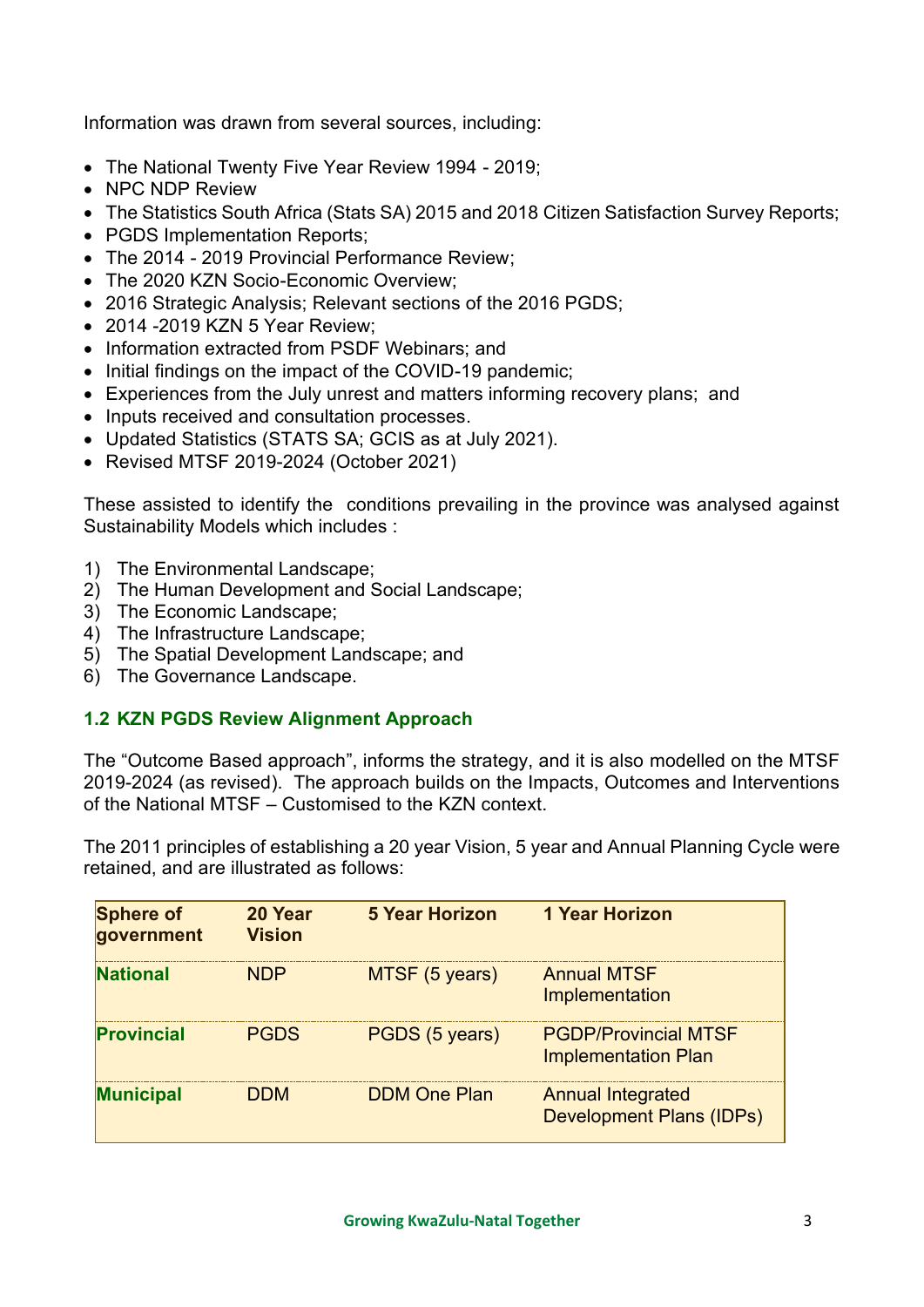#### <span id="page-4-0"></span>**1.3 Cross-Cutting Focus Areas – Vulnerable Groups**



The NDP Vision 2030 and the PGDS prioritises the significant role of women, youth and people with disabilities in our society and their importance in ensuring a strong society. Vulnerable groups need to be factored in as cross-cutting focus areas that need to be mainstreamed into all elements of provincial development, across all policies, plans and programmes. *The cross-cutting focus areas have been highlighted under each Priority.*

#### **(PSDF)**

<span id="page-4-1"></span>**1.4 Provincial Spatial Development Framework** 

### **Whilst the PGDS outlines the WHAT, the PSDF identifies WHERE**

- ➢ PGDS outlines WHAT needs to be done
- $\triangleright$  Informed by the spatial context (the WHERE)
- $\triangleright$  It recognises that economic, social and environmental benefits (and limitations) are not evenly distributed across the Province
- $\triangleright$  These need to be taken into consideration to locate interventions, based on the comparative advantages and disadvantages of different areas in KZN
- ➢ Updating the WHAT must also consider updating the WHERE

The Provincial government is in the process of reviewing the PSDF towards a fully compliant SPLUMA (Spatial Planning and Land Use Management Act, Act No. 16 of 2013). Once the reviewed PSDF is in place, the PGDS will be updated to include the new PSDF. The current PSDF 2016 continues to be used as a reference document for improved spatial coordination between various National and Provincial Departments and Local Municipalities.

#### <span id="page-4-2"></span>**1.5 Catalytic Projects**

A Catalytic Project is defined as a project of significant scale and scope that will make a substantial impact and contribution to the achievement of the Provincial Impact Statements. The significance of a project being awarded 'Catalytic' status is that it will confirm that such a project had been subjected to a screening and prioritisation process.

|                                                                         | <b>Catalytic Projects</b>                                                                         |                                                                            |
|-------------------------------------------------------------------------|---------------------------------------------------------------------------------------------------|----------------------------------------------------------------------------|
| <b>GAME CHANGERS</b>                                                    | <b>MAJOR ENABLERS</b>                                                                             | <b>MAJOR NEEDS</b>                                                         |
| <b>Applies to projects that</b><br>address wide-scale<br>regional needs | <b>Applies to projects</b><br>that will unlock<br>downstream<br>infrastructure<br><b>services</b> | <b>Applies to projects that</b><br>will structurally change<br>the economy |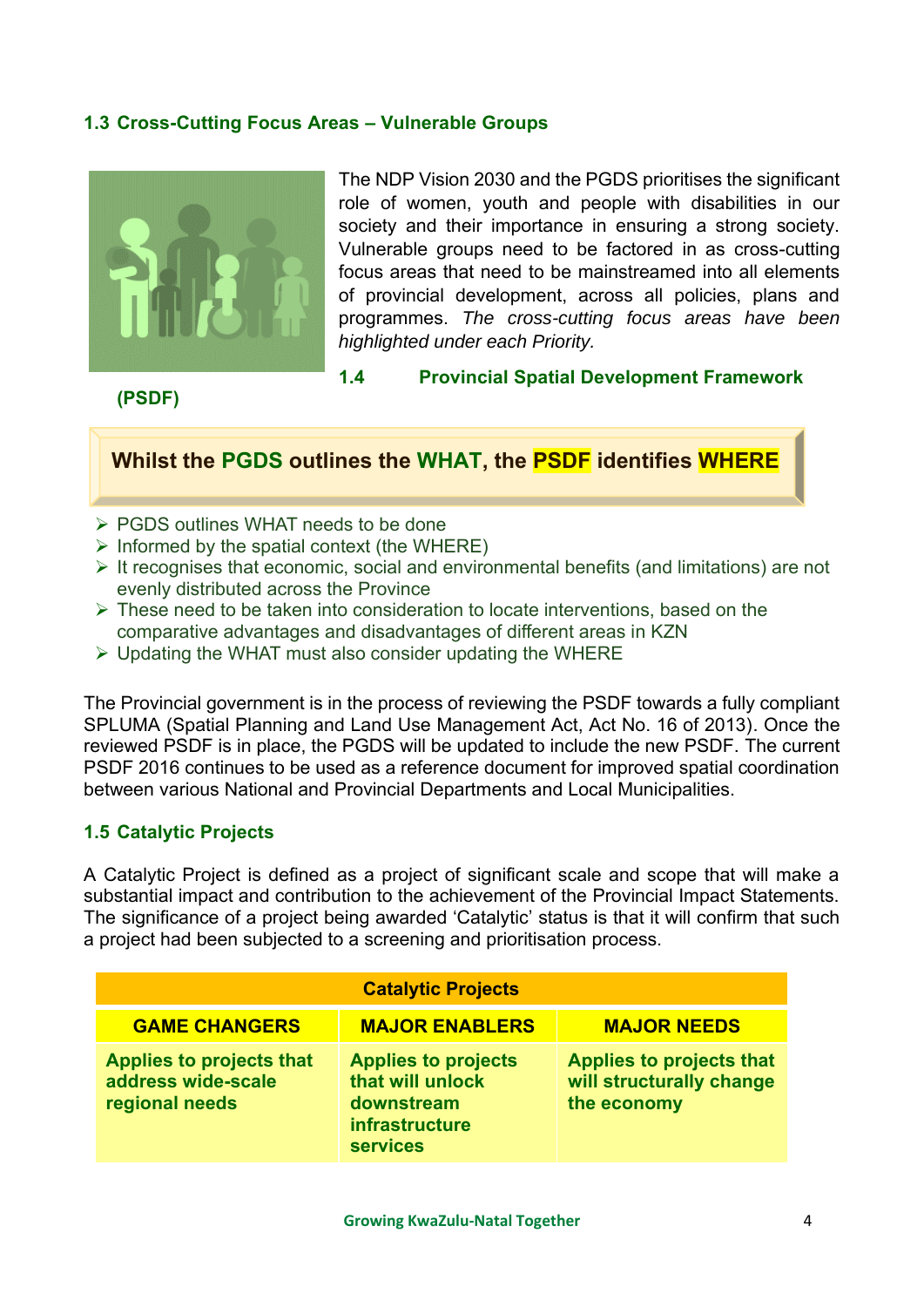### <span id="page-5-0"></span>**1.6 Institutional Framework**

The implementation of the MTSF/PGDS is driven through 13 Action Work Groups (AWGs). Each AWG has a dedicated convenor and deputy convenor and secretariat. The AWG comprises of nominated representatives from government, business, labour and civil society. The AWGs focus on common outcomes and themes for interventions. Sab-committees may also be formed to dedicated interventions. Each



AWG reports to the Executive Council through the cluster system.

- Cluster develops Programme of **CLUSTERS** Action (MTSF Implementation Plan), inclusive of National and Provincial Priorities
	- Cluster Project Sponsors engage with AWG Convenor for development of proposals through the AWG and (where relevant its subcommittees)

- **AWGs comprising of:**
- •Lead Departments
- •Core Departments and Entities
- •Local Government, Business, Labour and Civil **Society**
- •Sub Committees/Project Teams

#### <span id="page-5-1"></span>**1.7 Monitoring and Evaluation**

Monitoring and evaluation of the priorities will focus on measuring :

- ➢ Impact: *What we wish to change?*
- ➢ Outcome: *What we wish to achieve?*
- ➢ Interventions: *How to do this?*

A detailed Monitoring and Evaluation Framework has been developed and will be updated every year to ensure interventions and targets remain relevant and appropriate. Progress will be monitored through the institutional frameworks including:

- 1) Quarterly reports from Action Work Groups presented to the Technical Clusters.
- 2) Quarterly reports from Technical Clusters to Political Clusters.
- 3) Quarterly reports from Political Clusters to Joint Clusters.
- 4) Biannual Reports to the Executive Council.

These are intended to evaluate delivery of specific interventions, progress against targets, discuss options and gain agreement on key actions needed, and to remove barriers to interdepartmental cooperation and address misalignment.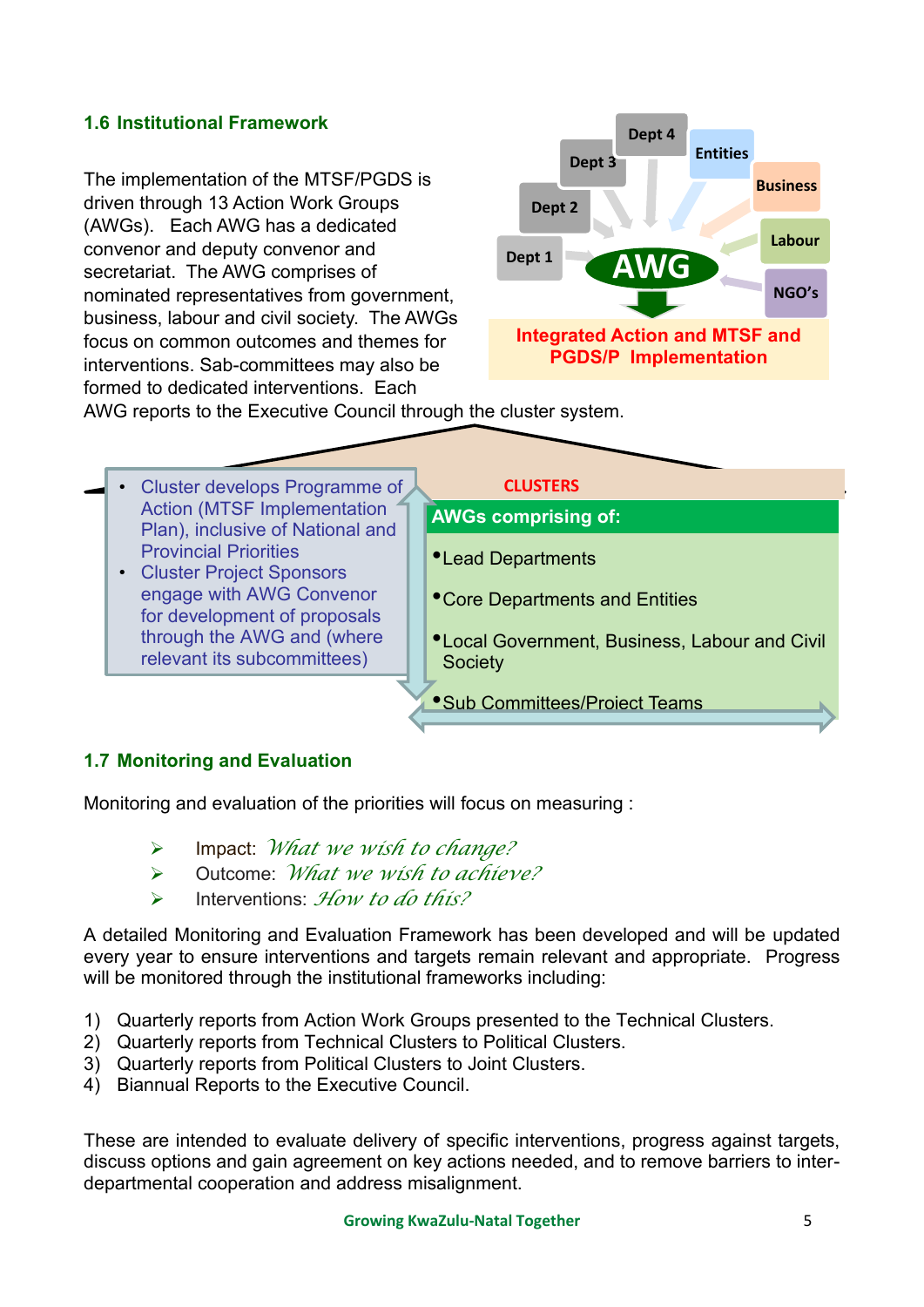### <span id="page-6-0"></span>**2. KWAZULU-NATAL VISION, MISSION AND STRATEGIC PRIORITIES**

#### <span id="page-6-1"></span>**2.1 Vision**



### <span id="page-6-2"></span>**2.2 Provincial Strategic Priorities**

The draft reviewed 2021 PGDS, in alignment with the 2019 – 2021 MTSF, reflects the following seven priorities:

**MTSF National (Electoral) and PGDS 2021**

Priority 1: Capable, Ethical and Developmental State

Priority 2: Economic transformation and job creation

Priority 3: Health and Education

Priority 4: Consolidating Social Wage through reliable and quality basic services

Priority 5: Spatial integration, human settlements and local government

Priority 6: Social Cohesion and Safe Communities

Priority 7: Better Africa and the World

Vulnerable Groups (Women, Youth, Persons with Disabilities, Elderly, Farm Dwellers and Military Veteran Interventions are included in each of the priorities

### **Note : Each priority includes-**

The Impact: *What we wish to change?* The Outcome: *What we wish to achieve?* The Interventions: *How to do this? What are we going to do?*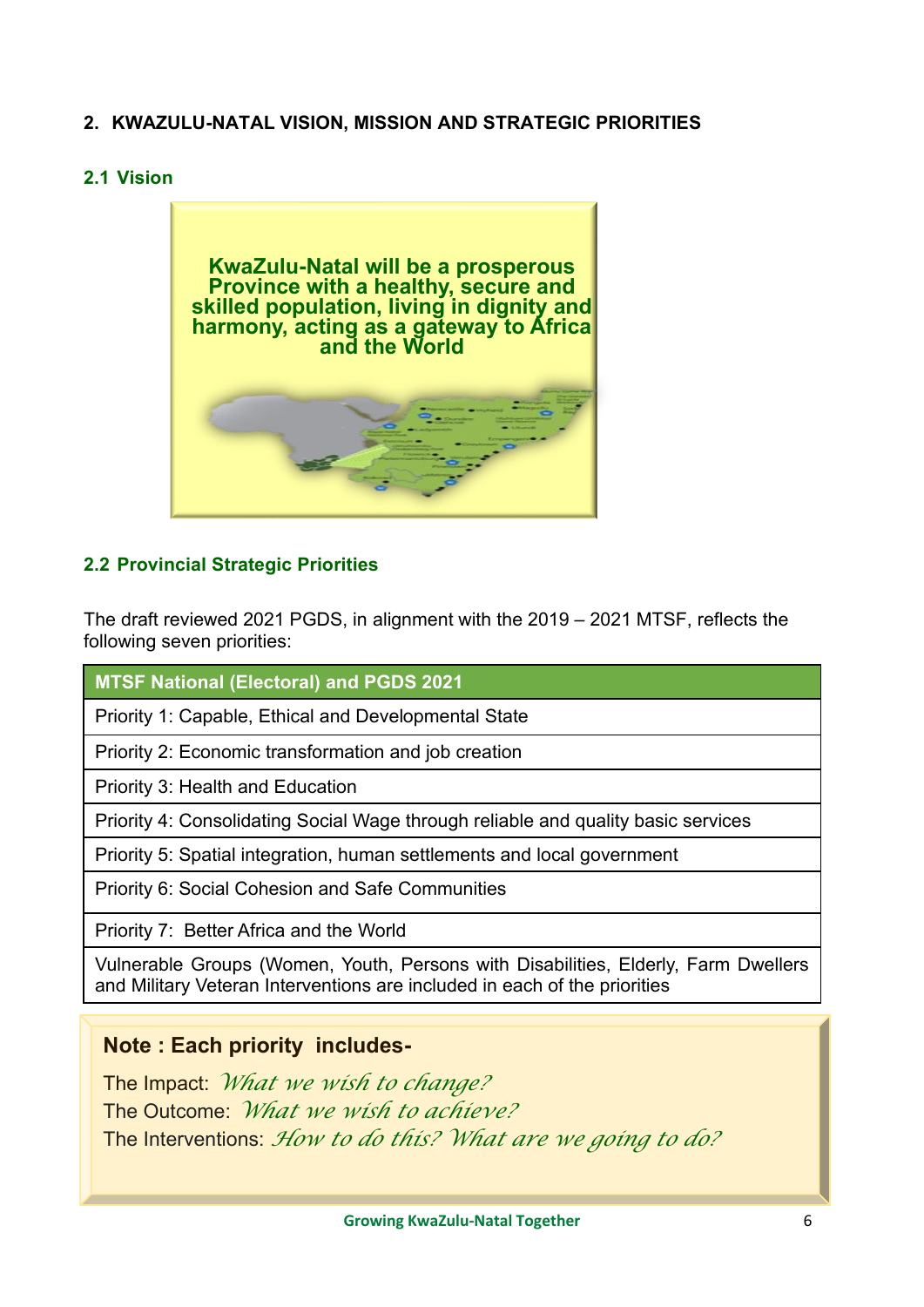#### <span id="page-7-0"></span>**Priority 1: Building a capable, ethical and developmental state**



A capable, ethical and developmental state underpins all seven priorities of this PGDS. The successful implementation of the PGDS is therefore heavily dependent on there being effective and efficient governance systems, across all sectors, but particularly in the Government sector.

IMPACT : Public Value and Trust; Active Citizenry and Partnerships in Society.

#### **OUTCOMES**

- 1. A capable and ethical government.
- 2. Improved leadership, governance and accountability.
- 3. Functional, efficient and integrated government.
- 4. Social compact and engagement with key stakeholders.
- 5. Professional, meritocratic and ethical public administration.
- 6. Mainstreaming of gender, youth and persons with disabilities empowerment and development institutionalized.

#### **OUTCOMES AND INTERVENTIONS**

#### **1. A capable and ethical government**

#### **Interventions**

- a) Facilitate implementation of the National Anti-Corruption Strategy 2020-2030 through the Provincial Strategy.
- b) Programme to prevent and fight corruption in government.
- **2. Improved leadership, governance and accountability**

#### **Interventions**

- a) Enable leadership in national and provincial departments to build capacity and also intervene to resolve blockages in government bodies and administrations.
- b) Performance management of Members of the Executive Council (MECs).
- c) Strengthening Provincial Cluster system and monitoring of programmes, cluster plans and COVID-19 responses through the Provincial Executive Council and Action Work Groups (AWGs).
- d) Implementation of Amendments to the Public Service Act to support administrative appointments enacted by 2024.
- e) Repurpose Public Entities to strengthen governance systems and ensure board stability.

#### **3. Functional, efficient and integrated government Interventions**

- a) Enhance productivity and functionality of public sector institutions in supporting peoplecentred service delivery.
- b) Modernise business processes in the public sector including the implementation of the Digital Transformation Strategy.
- c) Improve financial management capability in the public sector .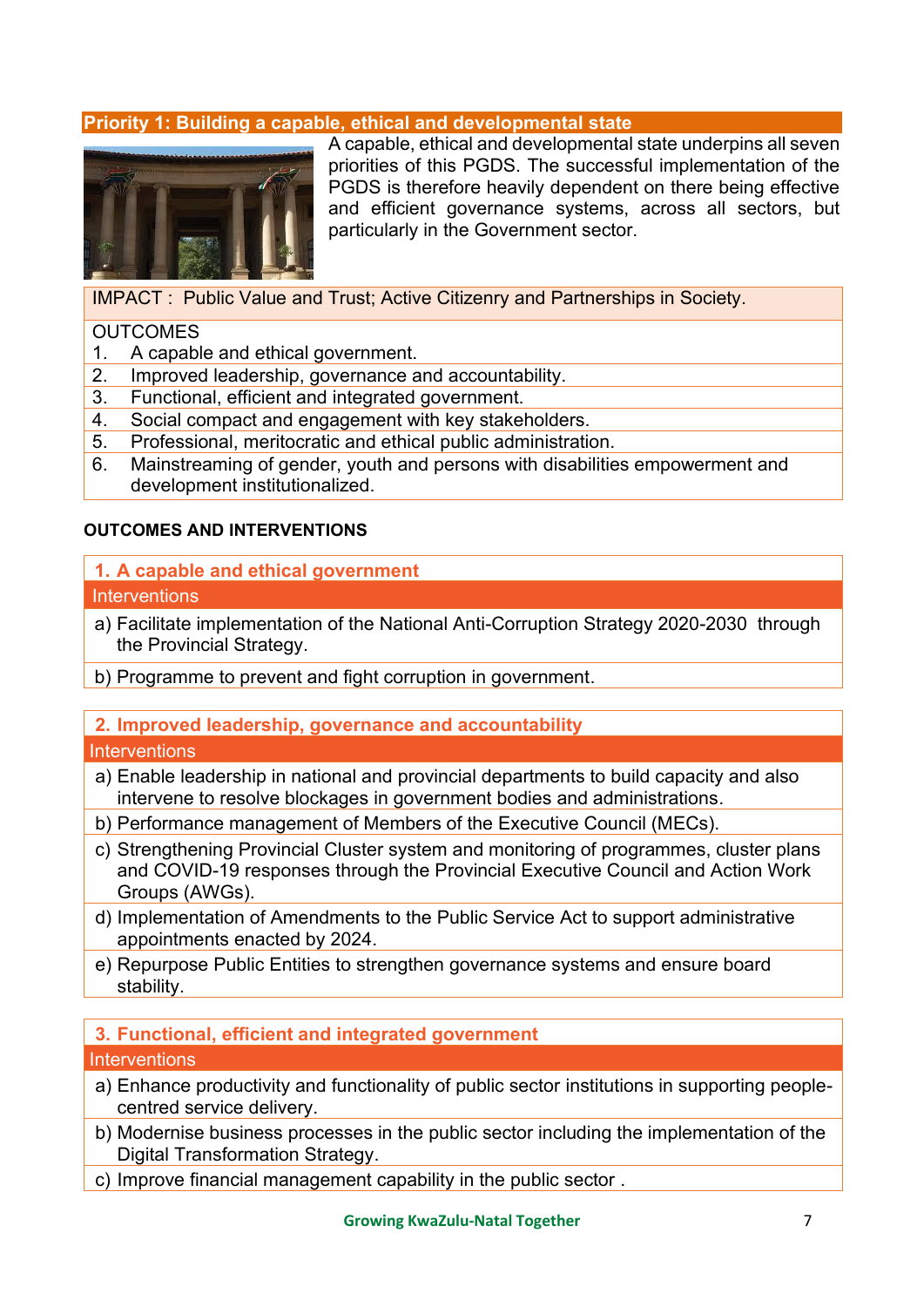### **3. Functional, efficient and integrated government**

#### **Interventions**

- d) Measures taken to eliminate wasteful, fruitless and irregular expenditure in the public sector.
- e) Implement measures to support procurement reform, improve value for money and the fiscal sustainability.
- f) Improve coordination between national, provincial and local government to improve service delivery through the District Development Management.
- g) Ensure state capacity on Disaster Management is enhanced to plan for and manage future pandemics.

**4. Professional, meritocratic and ethical public administration Interventions** 

a) Programme for building a professional administration.

b) Institutionalise professional code of ethics in public administration.

### **5. Social compact and engagement with key stakeholders**

#### **Interventions**

- a) Participatory local governance mechanisms and citizen engagement to achieve the NDP goals.
- b) An informed and empowered citizenry.
- c) Facilitate social engagements through provincial sector councils to strengthen the social foundation.
- d) Social Compact renewal.

### **CROSS-CUTTING FOCUS AREAS**

**6. Mainstreaming of gender, youth and persons with disabilities empowerment and development institutionalised**

#### **Interventions**

- a) Implement regulatory framework on the rights of women, youth and persons with disabilities.
- b) Monitor implementation of regulatory frameworks on empowerment of women, youth and persons with disabilities.
- c) Development and implementation of Women, Youth and Persons with Disabilities (WYPD) rights planning, budgeting, monitoring and evaluation framework.
- d) Ensure performance agreements of Executive Authorities and Accounting Officers that are responsive to Women, Youth and Persons with Disabilities (WYPD) priorities.

*"Gender equality is more than a goal in itself. It is a precondition for meeting the challenge of reducing poverty, promoting sustainable development and building good governance."* 

-Kofi Annan

**Growing KwaZulu-Natal Together** 8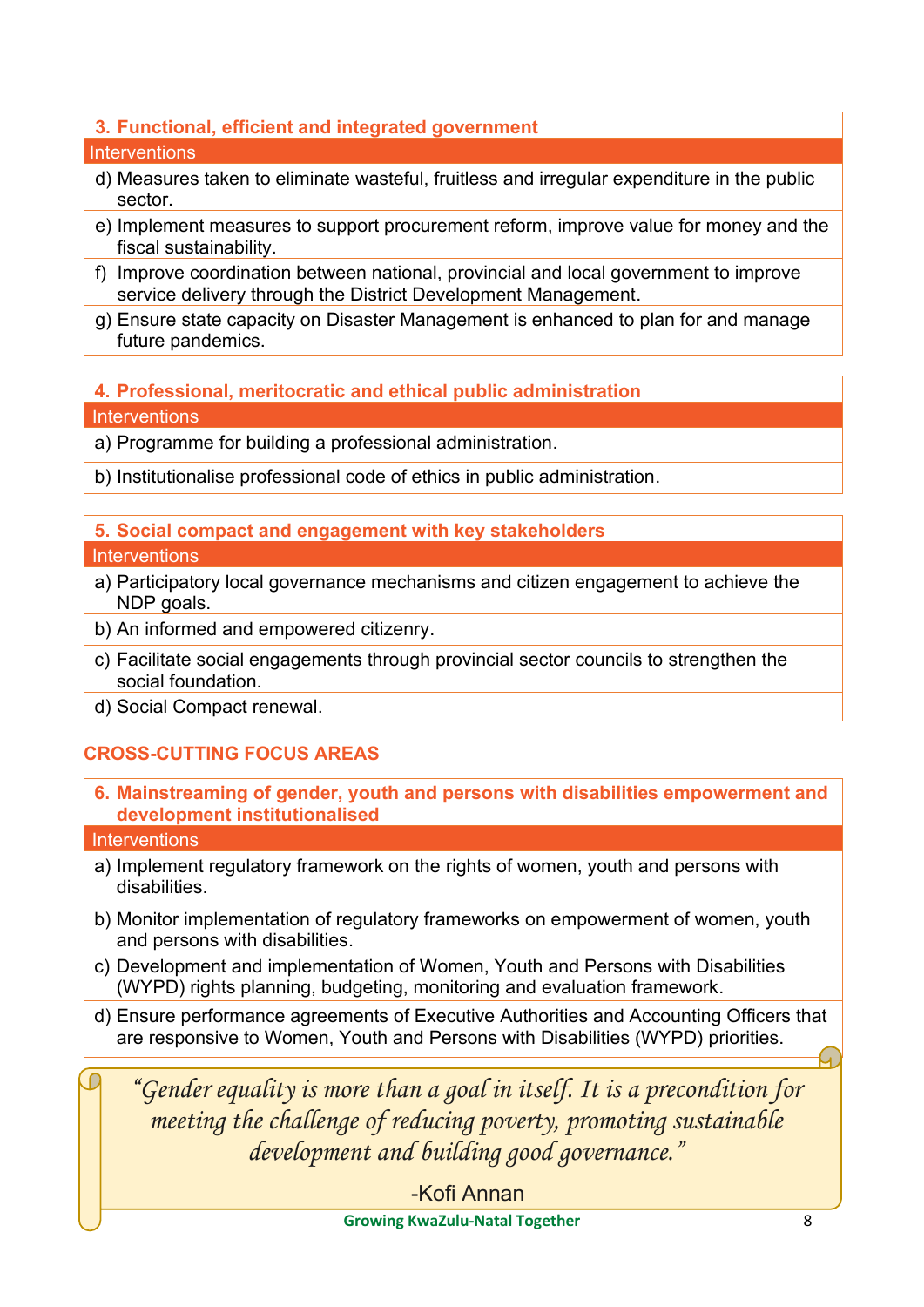#### <span id="page-9-0"></span>**Priority 2: Economic Transformation and Job Creation**



Economic growth is paramount for socio-economic development and it is accepted that inclusive, expanded and sustained economic output is a fundamental driver for economic transformation and job creation. In order for everyone to have a bigger slice of the cake, the increase in its size needs be considered as the first priority. There is an urgent need to derive measures that stimulate growth and development in order to continuously grow the KZN economy.

IMPACT : Unemployment reduced to between 20%-24% with at least 2 million new jobs created- RSA target (especially for youth); economic growth of between 2%-3% and growth in levels of investment to 23% of GDP (KZN low growth 1%, medium 3%, high 6%).

#### **OUTCOMES**

- 1. More decent jobs sustained and created, with youth, women and persons with disabilities prioritised.
- 2. Investing for accelerated inclusive growth.
- 3. Industrialisation, localisation and exports.
- 4. Improve competitiveness through Information, Communication and Technology (ICT) adoption, research and innovation.
- 5. Reduced concentration and monopolies and expanded small business sector.
- 6. Quality and quantum of infrastructure investment to support growth and job creation improved.
- 7. Supply of energy secured.
- 8. Water security secured.
- 9. Increase access to affordable and reliable transport systems.
- 10. Increased economic participation, ownership, access to resources, opportunities and wage equality for women, youth and persons with disabilities.

#### **OUTCOMES AND INTERVENTIONS**

**Outcome : More decent jobs sustained and created, with youth, women and persons with disabilities prioritised**

- a) Support the creation of jobs through the Job Summit Commitments, Operation Phakisa, the Economic Reconstruction and Recovery Plan and other public sector employment programmes including Mass Employment Stimulus Programme.
- b) Implement KZN comprehensive youth employment intervention.
- c) Create an enabling environment for employment through implementing national and provincial policy and regulations, including demand skills planning and securing of critical skills. (Note: This links to Priority 3).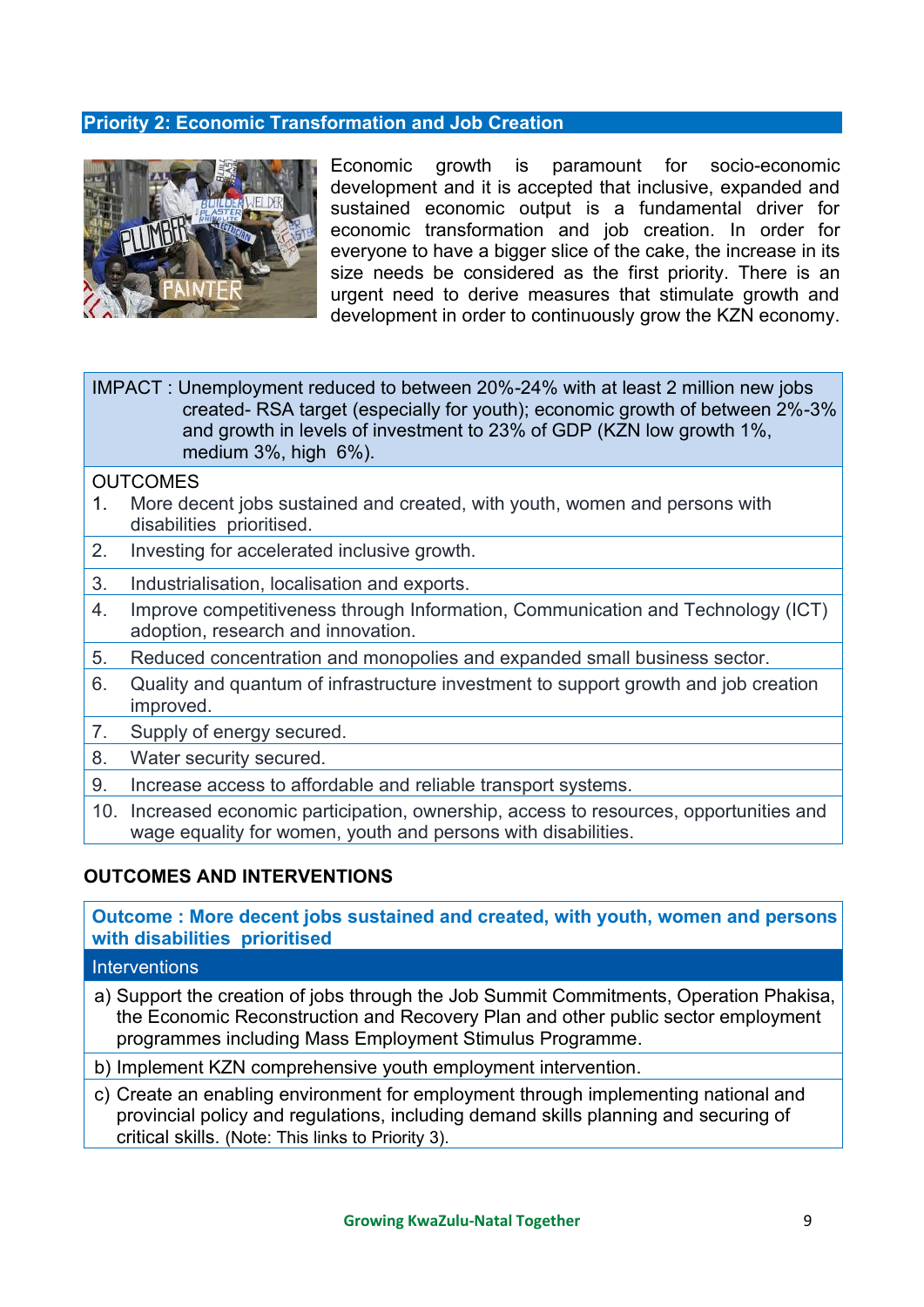#### **Outcome : More decent jobs sustained and created, with youth, women and persons with disabilities prioritised**

#### **Interventions**

- a) Implementation and acceleration of Radical Economic Transformation (RET), Radical Agrarian and Socio Economic Transformation (RASET), including iGula, and Operation Vula.
- b) Accelerated implementation of the Provincial Business Retention and Expansion Programme.

#### **Outcome : Investing for accelerated inclusive growth**

#### **Interventions**

- a) Improve the ease of doing business in KZN through the implementation of a progressive regulatory framework (and including One-Stop-Shops) for the broader support of SMMEs and the informal economy.
- b) Ensure the macroeconomic policy alignment and coherence.
- c) Create an enabling environment to crowd-in private investment through Public Private partnerships (PPPs).
- d) Review and monitor B-BBEE to support worker empowerment and implementation of B-BBEE codes for worker, community and HDI ownership.
- e) Reducing the illicit economy activities.
- f) Implementation of the Black Industrialist Programme (Note: This is also reflected as part of the industrialisation outcome for KZN).

### **Outcome : Industrialisation, localisation and exports**

- a) Create a conducive environment that enables national and provincial priority sectors to support industrialisation and localisation, leading to increased exports, employment, and youth- and women owned SMMEs and Co-operatives - *(The KZN Provincial priority sectors include the following : Agriculture & agro-processing, manufacturing, leather, clothing and textile, tourism, ICT, renewables, biofuels, green economy, oceans economy, creative and recreational, automotive industries and the digital and informal economies)*
- b) Support localisation and industrialisation through government procurement, including the finalization and implementation of the KZN Localisation Framework Plan.
- c) Promote growth in the manufacturing industry across priority sectors.
- d) Agribusiness sector support. (Note: This links to Priority 5 Rural Economy).
- e) Development and prioritisation of Equine industry expansion, localisation of sport equipment manufacturing, e-sport and sport tourism development.
- f) Finalise and implement the Investment and Export Strategy, focusing on imports substitution. (Note: This also links to Priority 7).
- g) Finalise and implement the Township Revitalization Strategy.
- h) Transform and revitalize the Agricultural sector in KZN. (Note: This also links to Priority 5 Rural Economy Programme).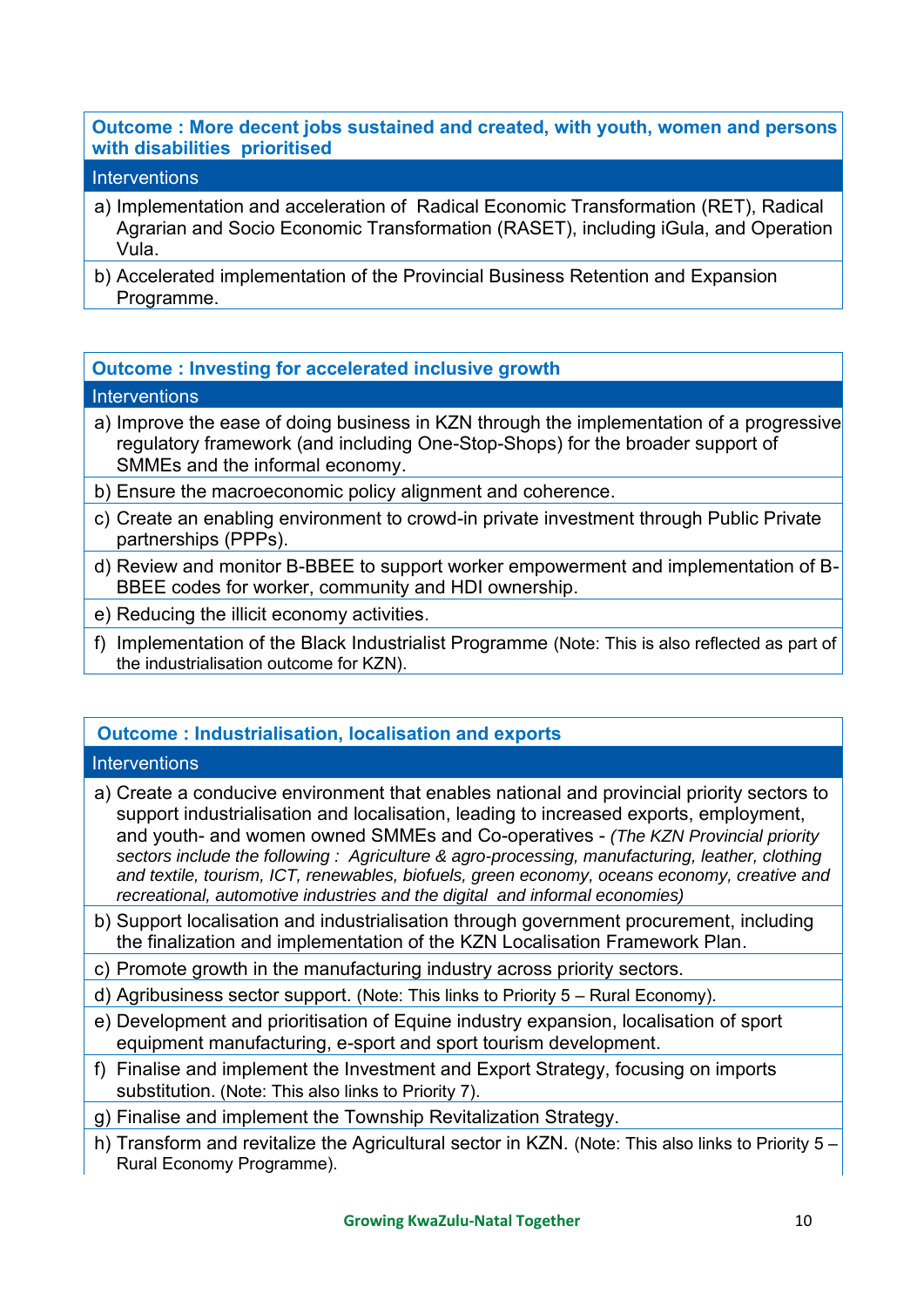### **Outcome : Improve competitiveness through ICT adoption, research and innovation Interventions**

- a) Broadband rollout and reducing the cost of communications.
- b) Improve connectivity.
- c) KZN Implementation Plan to facilitate the implementation of the recommendations for Presidential Commission on 4<sup>th</sup> Industrial Revolution (4IR).
- d) A digital and future skills development programme promoted.
- e) Increased investment in gross expenditure on research and development.
- f) Growing the knowledge economy through commercialisation of Public Sector funded intellectual property and innovation.

### **Outcome : Reduced concentration and monopolies and expanded small business sector**

#### **Interventions**

- a) Facilitate the increase in number of competitive small businesses with a focus on township and rural economies.
- b) Strengthen development finance towards Small, Micro and Medium Enterprises (SMME) and Cooperatives development.
- c) SMME development through incubation centres and digital hubs.
- d) Ensure inclusion of SMMEs in localisation and buy local campaigns.
- e) Explore the introduction of measures to support the establishment of new, youth owned start-ups.
- f) Support the establishment of sustainable SMMEs.
- g) Integrated programme to support the informal economy.

#### **Outcome : Quality and quantum of infrastructure investment to support growth and job creation improved**

- a) Improve the quality and rate of infrastructure investment through the KZN Infrastructure Master Plan Implementation and monitoring.
- b) Implementation of tourism products attracting products/attractions identified in collaboration with municipalities and communities aimed at improving visitor experience. (Note: This links to Priority 7- Outcome relating to Growth in the Tourism sector).
- c) Implement the KZN Infrastructure Master Plan.
- d) Review and realign the Catalytic projects to National and provincial priorities through the Provincial Infrastructure Coordination Work Group.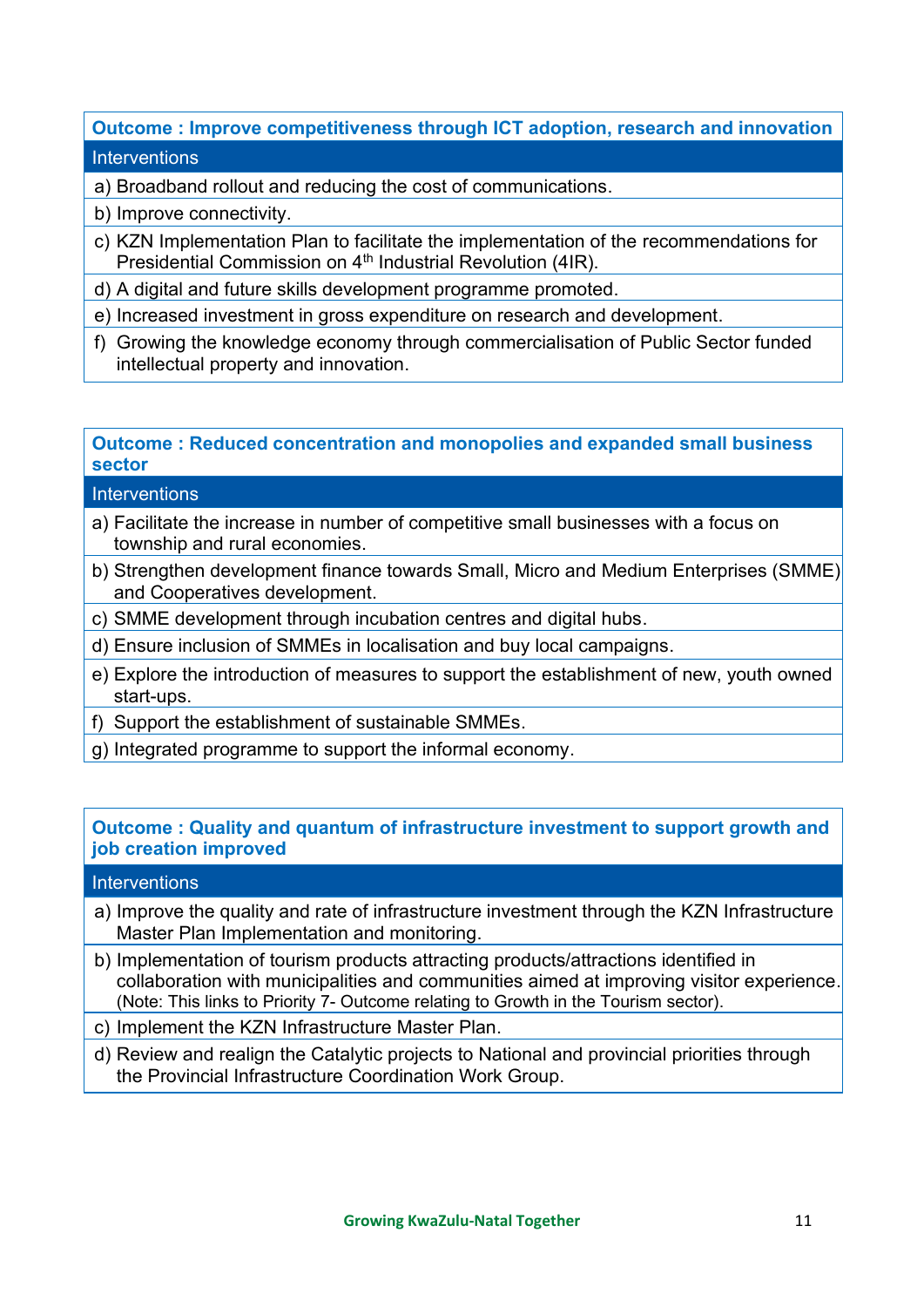# **Outcome : Supply of energy secured** (Note: This links to Priority 5 Basic Services)

#### **Interventions**

Electricity Master Plan developed and implemented (including alternatives and renewable energy to support the diversification of energy sources.)

**Outcome : Water security secured** (Note: This links to Priority 5 Basic Services)

#### **Interventions**

- a) Diversify the water mix through the Provincial Water Master Plan (PWMP) to ensure the water cycle is optimised.
- b) Implement ground water use projects in water scarce areas.
- c) Facilitate the reduction in delays in water use licenses.

**Outcome : Increase access to affordable and reliable transport systems** (Note: This links to Priority 5 Basic Services)

### **Interventions**

- a) Upgrade, refurbish and maintain road infrastructure in support of infrastructure programmes.
- b) Road Freight Strategy Integrated Implementation as applicable to KZN.
- c) Plan to facilitate transition from road freight to rail and the participation of private sector.
- d) Freight Transport Hubs.

### **CROSS-CUTTING FOCUS AREAS**

**Outcome : Increased economic participation, ownership, access to resources, opportunities and wage equality for women, youth and persons with disabilities**

#### **Interventions**

- a) Develop, implement, support and monitor programmes for equitable job creation, representation and ownership by women, youth and persons with disabilities.
- b) Expand government spend on women, youth and persons with disabilities through preferential procurement.
- c) Programmes to expand access to finance, incentives and opportunities for women, youth and persons with disabilities-led and owned businesses.
- d) Programmes to expand access to and ownership of land by women, youth and persons with disabilities

*"The ultimate resource in economic development is people. It is people, not capital or raw materials that develop an economy."* 

-Peter Drucker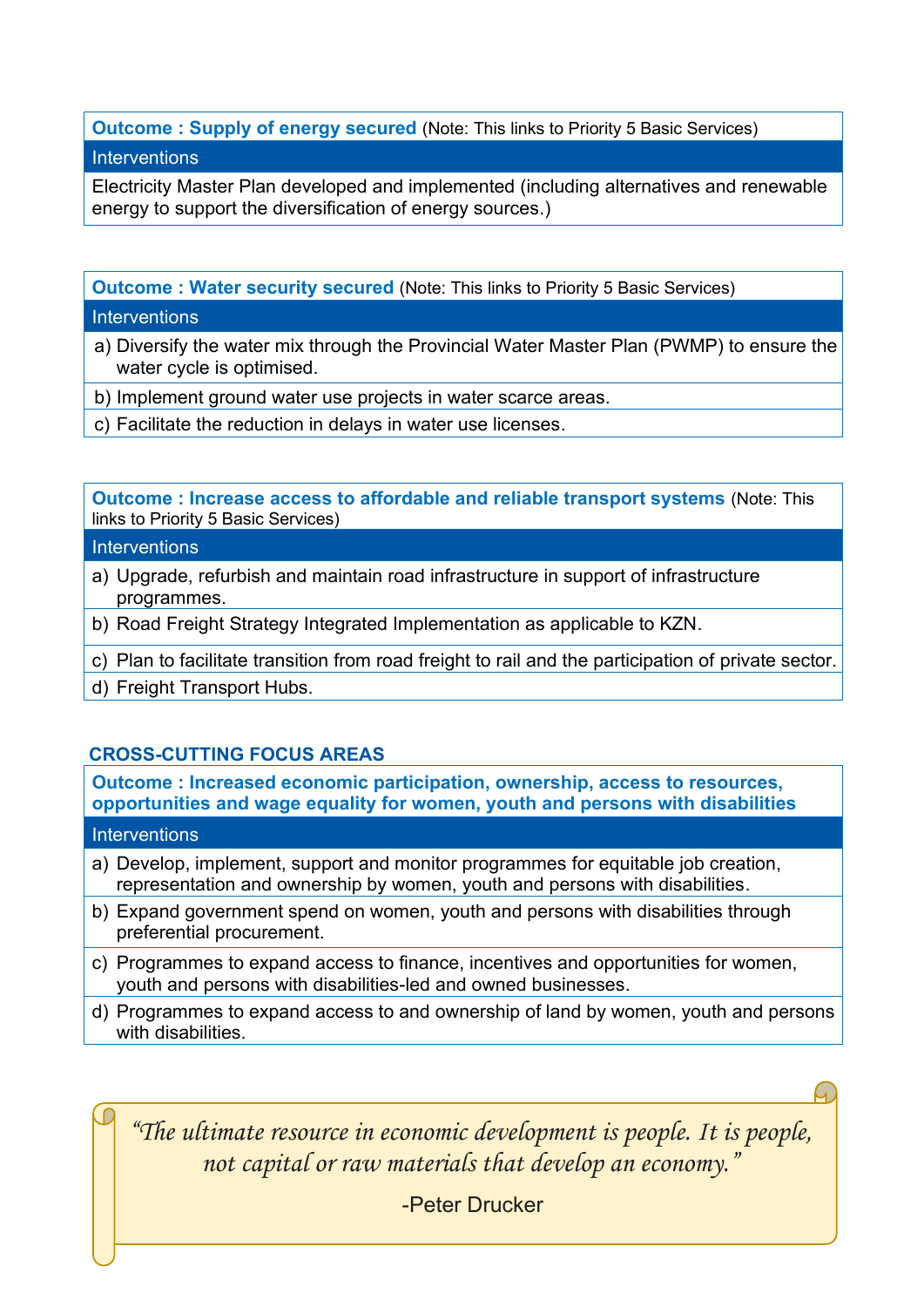### <span id="page-13-0"></span>**Priority 3: Education, Skills and Health**



Education, skills and health are vital components in the mix of the critical building blocks of socio-economic development. As such, investments in developing the capabilities of all our people extends from early childhood development (ECD) through to skills development is critical. In this regard, investment in all four stages of the education and skills system are fundamental to building the capabilities of citizens, developing their social assets, and ultimately addressing the triple challenge of poverty, inequality and unemployment. Furthermore, the health of all people affects the quality of life and productive capacity of citizens which is also fundamental to our development and growth prospects.

#### **Education**

| <b>IMPACT</b>  | A. Access to Pre-Schooling Expanded to 95 % and Quality Improved.                                                                             |
|----------------|-----------------------------------------------------------------------------------------------------------------------------------------------|
| <b>OUTCOME</b> | Improved School- Readiness of Children.                                                                                                       |
| <b>IMPACT</b>  | B. More Children in Foundation Phase Acquire Levels of Literacy and<br>Numeracy Required for Meaningful Lifelong Learning.                    |
| <b>OUTCOME</b> | 10-Year-Old Learners Enrolled in Publicly Funded Schools Read for<br>Meaning.                                                                 |
| <b>IMPACT</b>  | C. Improved Quality of Learning Outcomes in the Intermediate and Senior<br>Phases, with Inequalities Reduced by 2024.                         |
| <b>OUTCOME</b> | Youths Better Prepared for Further Studies and the World of Work Beyond<br>Grade 9.                                                           |
| <b>IMPACT</b>  | D. More Learners Obtain A National Senior Certificate (NSC) With Marks<br>Above 60% In Critically Important Subjects.                         |
| <b>OUTCOME</b> | Youths Leaving the Schooling System More Prepared to Contribute<br>Towards A Prosperous And Equitable South Africa.                           |
| <b>IMPACT</b>  | E. Improved Quality of Teaching and Learning Through Provision of<br>Appropriate Infrastructure.                                              |
| <b>OUTCOME</b> | School Physical Infrastructure and Environment that Inspires Learners to<br>Learn and Teachers to Teach.                                      |
| <b>IMPACT</b>  | F. Improved Economic Participation and Social Development.                                                                                    |
| <b>OUTCOME</b> | 1. Expanded access to PSET opportunities.                                                                                                     |
|                | 2. Improved quality of PSET provisioning.                                                                                                     |
|                | 3. A responsive PSET system.                                                                                                                  |
|                | 4. Improved skilled resources to support the economic growth and<br>development needs of the Province. (Note: This also links to Priority 2). |
| <b>IMPACT</b>  | G. Women, Girls, Youth and Persons with Disabilities Enjoy Good Quality<br>Health Care and Better Life Opportunities All.                     |
| <b>OUTCOME</b> | Improved educational and health outcomes and skills development for all<br>women, girls, youth and persons with disabilities.                 |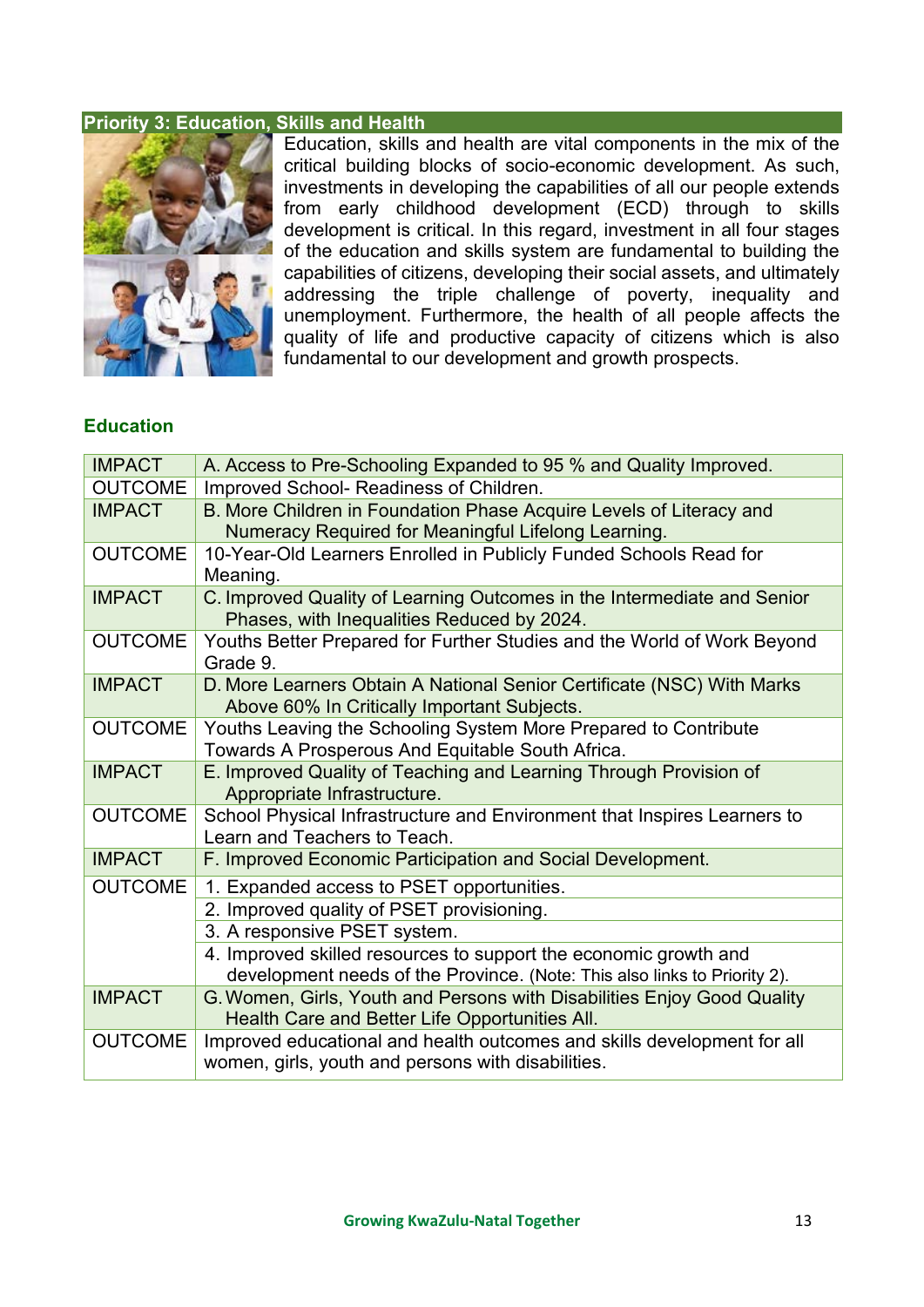### **OUTCOMES AND INTERVENTIONS**

Impact : Access to Pre-Schooling Expanded to 95% and Quality Improved.

**Outcome: Improved school- readiness of children** 

#### **Interventions**

- a) Migrate the responsibility for pre-schooling to the DBE- provincial implementation of migration.
- b) Develop and operationalise an ECD planning, funding, registration and information system (Note that Early Childhood Development for children aged 0-4 is currently dealt with in Priority 4 of the Revised MTSF 2019-2024).
- c) Develop and operationalise school readiness assessment system (Note this also links to Priority 4).

Impact : More Children in Foundation Phase Acquire Levels of Literacy and Numeracy Required for Meaningful Lifelong Learning.

### **Outcome : 10-year-old learners enrolled in publicly funded schools read for meaning**

#### **Interventions**

- a) Rolling out the best practices such as lesson plans, graded reading books, individualised coaching of teachers learnt from Early Grade Reading Study for teaching reading and other innovations.
- b) Implement innovative assessment approaches such as the Early Grade Reading Assessment so that teaching is facilitated.
- c) Introduction of Coding and Robotics curriculum for the foundation phase.
- d) Invest in the development of reading material in indigenous languages for academic purposes, including workbooks.
- e) Incrementally introduce African Languages in all schools (all phases).
- f) Professional teacher development provided for teaching, reading and numeracy.
- g) Increase the number of learners benefitting from the "No-Fee" schooling.
- h) Implement the National School Nutrition Programme across the Province.
- i) Increase the number of learners benefitting from the learner transport programme.

Impact : Improved Quality of Learning Outcomes in the Intermediate and Senior Phases, with Inequalities Reduced.

**Outcome: Youths better prepared for further studies and the world of work beyond Grade 9** 

- a) Promote more effective approaches to teacher development, such as Professional Communities of Learning (PLCs) and technology enhanced in-service training.
- b) Introduce the new sample-based Systemic Evaluation programme, in part to monitor progress against the Sustainable Development Goals (SDGs).
- c) Build on past successes in improving learner access to textbooks and workbooks with a view to ensuring that no learners are without the books they need.
- d) Introduction of Coding and Robotics curriculum at intermediate and senior phases.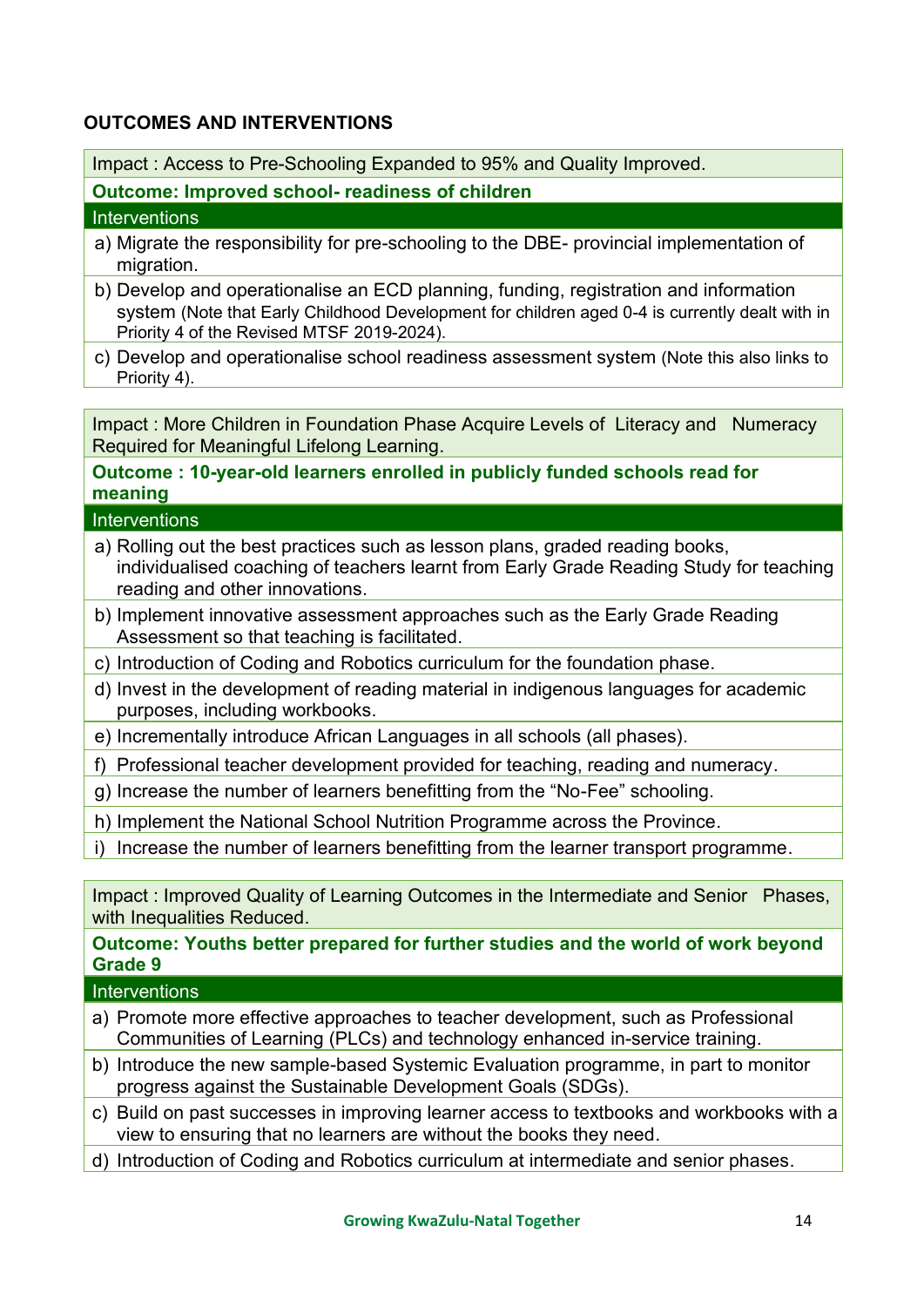Impact : Improved Quality of Learning Outcomes in the Intermediate and Senior Phases, with Inequalities Reduced.

### **Outcome: Youths better prepared for further studies and the world of work beyond Grade 9**

#### **Interventions**

- e) Through improved collaboration with universities, and the Funza Lushaka bursary programme, ensure that enough young teachers with the right skills join the teaching profession.
- f) Introduce a better accountability system for principals, which should be fair, based on appropriate data, and consider the socioeconomic context of schools.
- g) Introduce the General Education Certificate (GC) in Grade 9, in part to facilitate movement between schools and TVET colleges.
- h) Incorporate the Water Smart Safety Education programme within the Life Orientation Curriculum in schools.
- i) Enhanced Entrepreneurship integration into school curriculum.

Impact : More Learners Obtain a National Senior Certificate (NSC) with Marks Above 60% in Critically Important Subjects.

**Outcome: Youths leaving the schooling system more prepared to contribute towards a prosperous and equitable South Africa** 

**Interventions** 

- a) Increase access among historically disadvantaged learners to "niche" subjects such as those focusing on engineering and computing.
- b) Programmes for improvement of teacher subject knowledge and teaching skills.
- c) Better opportunities for second chance NSC (improved) pass.
- d) Accelerate the introduction of the Three-Streams Curriculum Model.
- e) Enrolment of learners in technical subjects.
- f) Redesign and reconfigure the Second-Chance Matric Programme to focus on two pillars, namely –
	- i. Matric rewrite for learners to achieve subject passes towards the matric qualification; and
	- ii. Introduce a programme to train unemployed youth in general maintenance of schools.
- g) Focus Schools introduced to nurture talent across different disciplines.

Impact : Improved Quality of Teaching and Learning Through Provision of Appropriate **Infrastructure** 

#### **Outcome: School physical infrastructure and environment that inspires learners to learn and teachers to teach**

- a) New schools built.
- b) Eradication of inappropriate sanitation facilities through the Sanitation Appropriate for Education SAFE Initiative.
- c) Leverage ICT related programmes to support learning.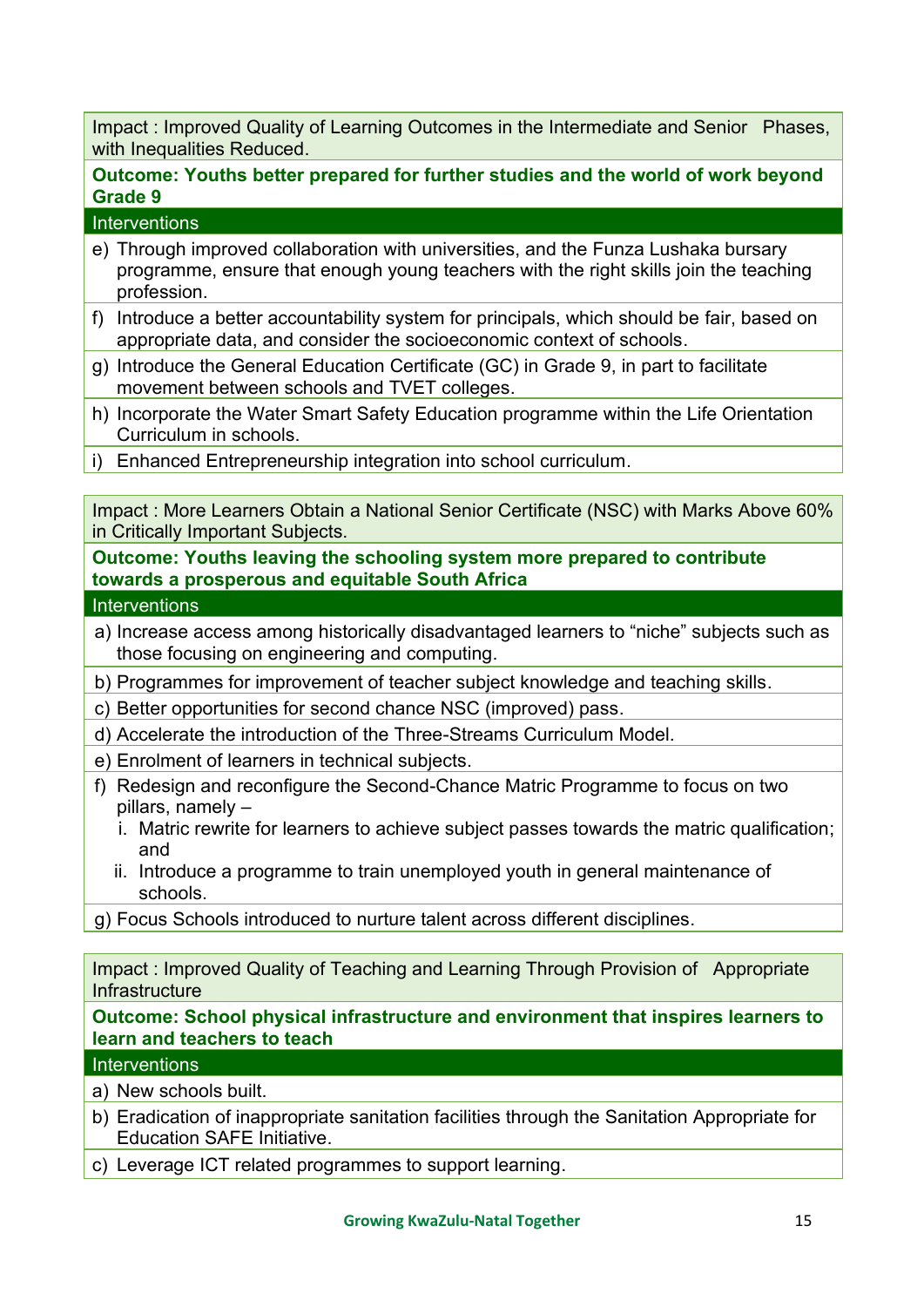Impact : Improved Quality of Teaching and Learning Through Provision of Appropriate **Infrastructure** 

**Outcome: School physical infrastructure and environment that inspires learners to learn and teachers to teach**

#### **Interventions**

- d) Develop provincial infrastructure planning and monitoring capacity (including the Education Facility Management System - EFMS).
- e) Connect all schools working with DCDT using different forms of connectivity.

Impact: Improved Economic Participation and Social Development

#### **Outcome : Expanded access to PSET opportunities**

#### **Interventions**

- a) Monitor the implementation of enrolment plans for Universities, TVET colleges and CET colleges and training.
- b) Monitor the establishment of Disability Support Units in all Tertiary institutions.
- c) Attract, recruit and train young people to pursue careers in the agricultural sector value chain by enrolling them into applicable programs.
- d) Promote the take up of artisanal trades as career choices among youth.
- e) Ensure eligible students receive funding through NSFAS bursaries (through guidelines, policy legislative review, effective oversight of NSFAS by DHET and improved management).
- f) Engagements with SETAs to identify increasing number of workplace based opportunities and make information of work- based learning known to the public.
- g) Support implementation of capacity building programmes in all universities.

**Outcome: Improved quality of PSET provisioning** 

#### **Interventions**

- a) Increase the number of universities to offer accredited TVET college lecturer qualifications.
- b) Improve qualifications of university teaching and research staff.
- c) Conduct IP awareness sessions (IP Wise) at TVET colleges (at least two per annum.

### **Outcome : A responsive PSET system**

#### **Interventions**

- a) Industry exposure for TVET college lecturers and students.
- b) Promote entrepreneurship in universities and TVET colleges.
- c) Introduce compulsory digital skills training specific to programme offerings at TVET colleges.
- d) Support universities and TVET colleges to implement student focussed entrepreneurship programmes.

e) Promote mentorship programmes to enhance career development.

**KZN Outcome: Improved skilled resources to support the economic growth and development needs of the Province**

#### **Interventions**

Targeted skills planning for economic growth and transformation.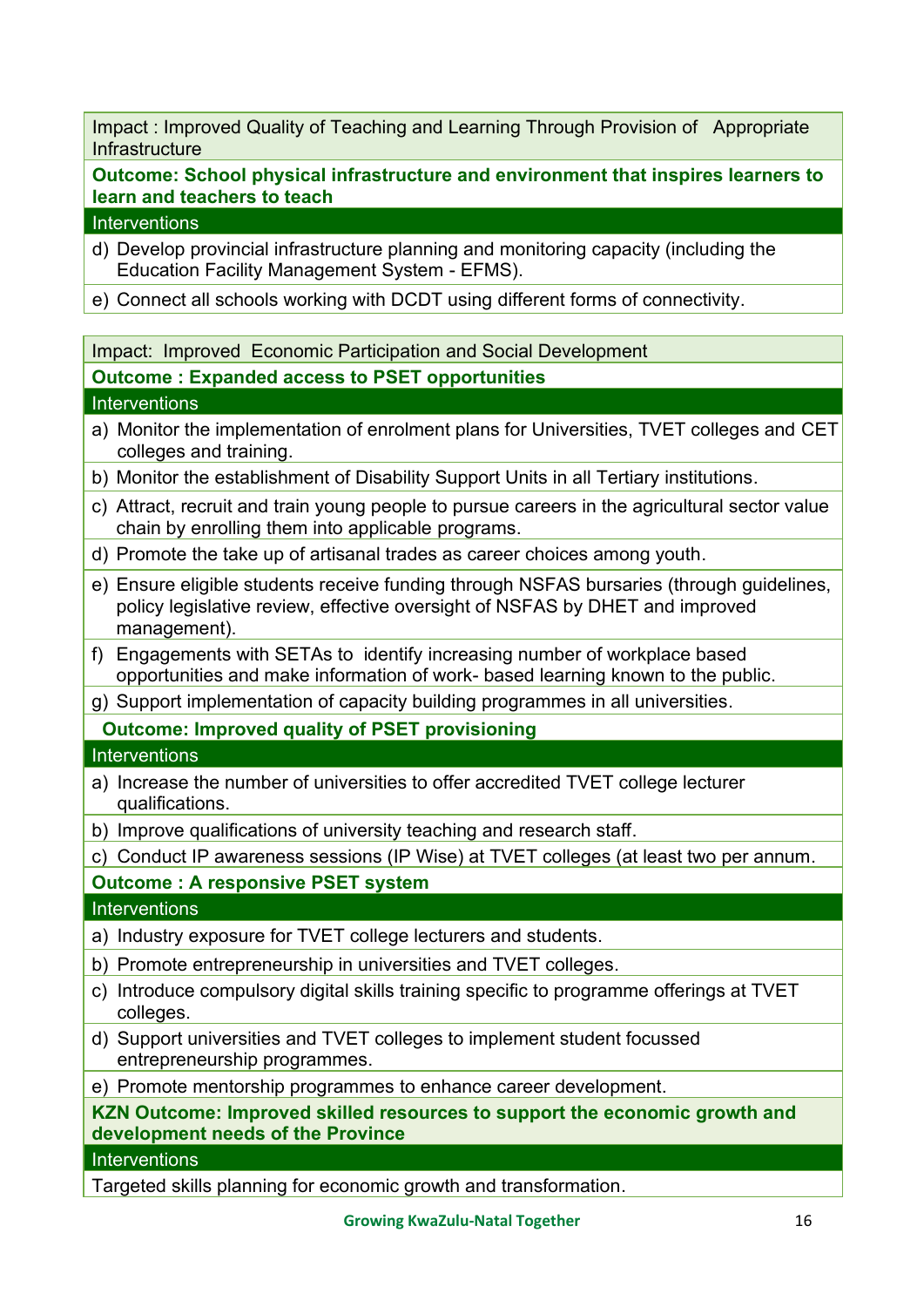### **CROSS-CUTTING FOCUS AREAS**

Impact: Women, Girls, Youth and Persons with Disabilities Enjoy Good Quality Health Care and Better Life Opportunities for All

**Outcomes: Improved educational and health outcomes and skills development for all women, girls, youth and persons with disabilities**

**Interventions** 

Mainstream gender, youth and disability issues in programs on access to universal education, life skills, skills development and training an in different field of study, including **STEM** 



### **Health**

| <b>IMPACT</b>  | Universal Health Coverage for All South Africans Progressively Achieved<br>And All Citizens Protected from the Catastrophic Financial Impact of<br><b>Seeking Health Care.</b> |
|----------------|--------------------------------------------------------------------------------------------------------------------------------------------------------------------------------|
| <b>OUTCOME</b> | 1. Universal health coverage for all South Africans achieved.                                                                                                                  |
|                | 2. Progressive improvement in the total life expectancy of South Africans.                                                                                                     |
|                | 3. Reduce maternal and child mortality.                                                                                                                                        |
| <b>IMPACT</b>  | All Women, Girls, Youth and Persons with Disabilities Enjoy Good Quality<br>Health Care and Better Life Opportunities.                                                         |
| <b>OUTCOME</b> | Improved educational and health outcomes and skills development for all<br>women, girls, youth and persons with disabilities.                                                  |

### **OUTCOMES AND INTERVENTIONS**

Impact : Universal Health Coverage for All South Africans Progressively Achieved and All Citizens Protected from the Catastrophic Financial Impact of Seeking Health Care **Outcome : Universal health coverage for all South Africans achieved Interventions** 

a) Expansion of UHC preparedness in all 11 KZN Districts.

- b) Roll out a quality health improvement programme in public health facilities to ensure that they meet the quality standards required for certification and accreditation for NHI.
- c) Mitigate the risks related to medical litigation.
- d) Improved quality of primary healthcare services through expansion of the Ideal Clinic Programme.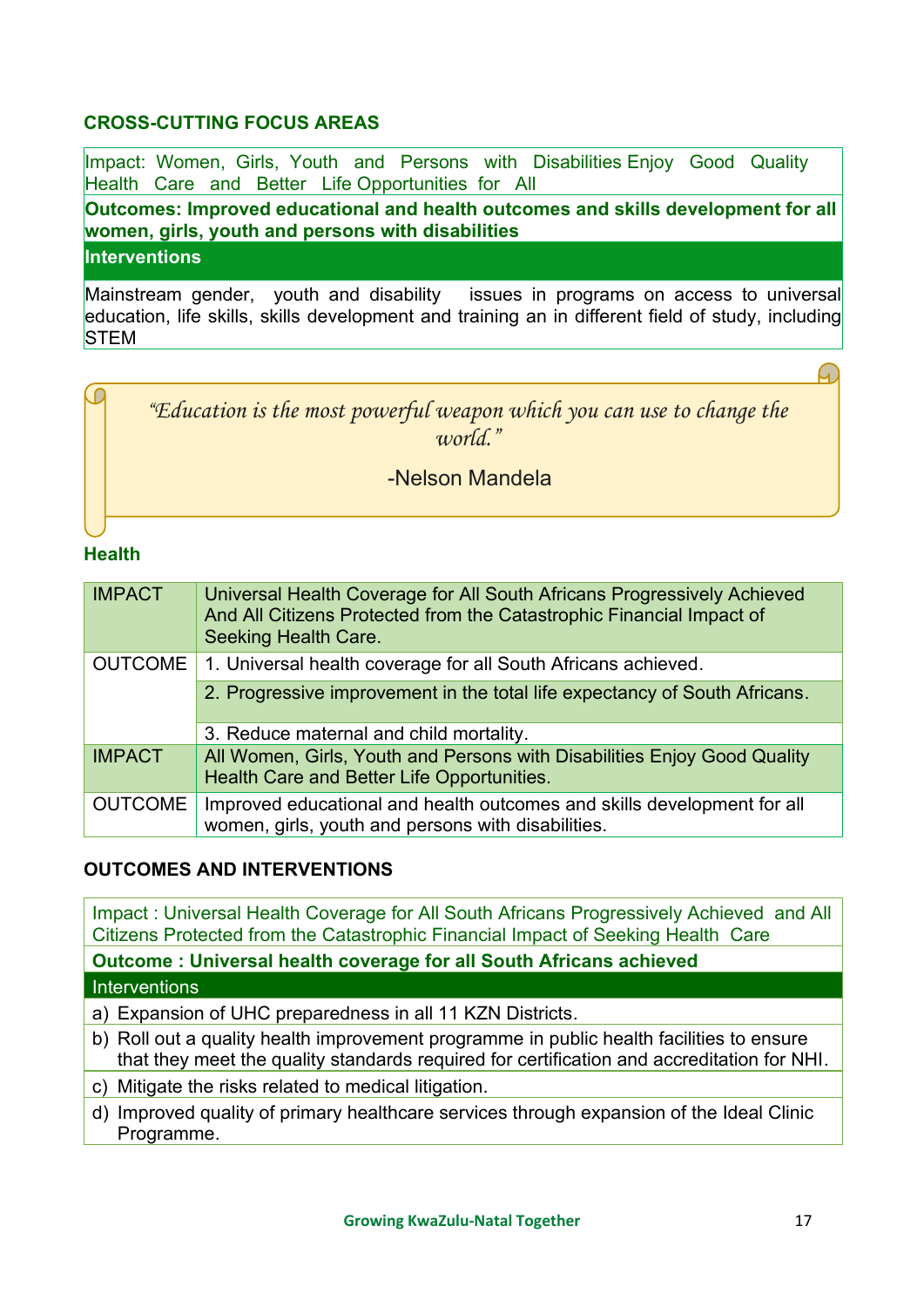Impact : Universal Health Coverage for All South Africans Progressively Achieved and All Citizens Protected from the Catastrophic Financial Impact of Seeking Health Care

**Outcome : Universal health coverage for all South Africans achieved** 

#### **Interventions**

- e) Implement an HRH strategy 2030 and HRH plan 2020/21 2024/25 to address the human resources requirements, including filling critical vacant posts for full implementation of universal healthcare.
- f) Establish provincial nursing colleges.
- g) Expand the primary healthcare system by contracting over 10 000 community health workers (CHWs) into the public health system.
- h) Strategic Health Infrastructure.
- i) E-Health Systems Implemented.

**Outcome: Progressive improvement in the total life expectancy of South Africans Interventions** 

- a) Drive provincial health wellness and healthy lifestyle campaigns to reduce the burden of disease and ill health, including communicable diseases.
- b) COVID-19 Mitigation implemented and monitored.
- c) Malaria Elimination Programme.
- d) Healthy and Active Lifestyles Multisectoral Programme .

### **Outcome : Reduce maternal and child mortality**

#### **Interventions**

- a) Provide good quality antenatal care.
- b) Immunisation programme implemented.

c) Improve the integrated management of childhood disease services.

### **CROSS-CUTTING FOCUS AREAS**

Impact: All Women, Girls, Youth And Persons With Disabilities Enjoy Good Quality Health Care And Better Life Opportunities

**Outcome: Improved educational and health outcomes and skills development for all women, girls, youth and persons with disabilities**

### **Interventions**

- a) Targeted programmes to up-scale existing campaigns and programmes on new HIV infections among youth, women and persons with disabilities.
- b) Targeted programme on adolescent sexual and reproductive health and rights, including addressing teenage pregnancies and risky behavior.

*"It is health that is real wealth and not pieces of gold and silver."*

-Mahatma Gandhi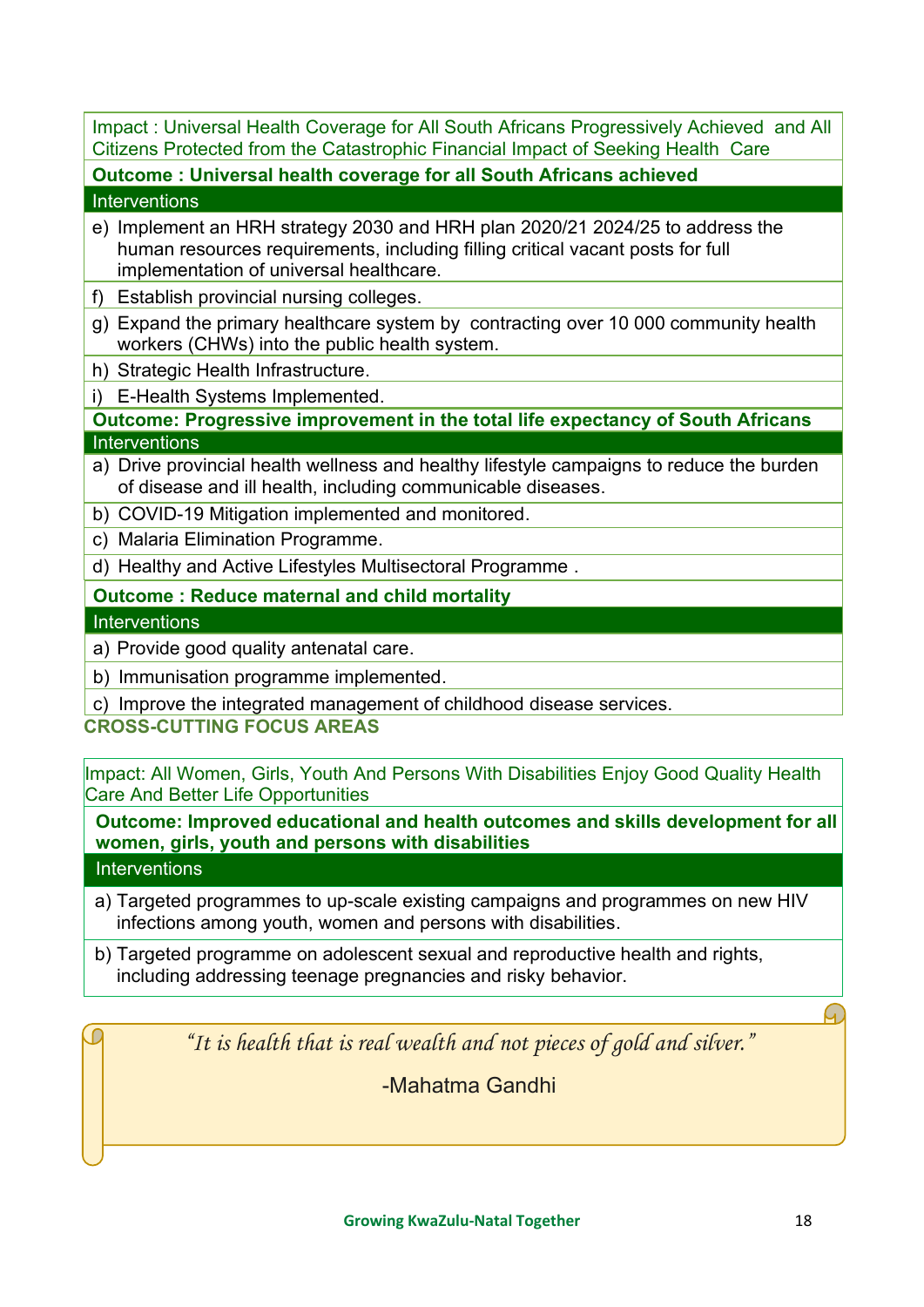#### <span id="page-19-0"></span>**Priority 4: Consolidating the Social Wage through reliable and quality basic services**



A comprehensive, inclusive and responsive social protection system ensures the resilience of citizens which requires actions improve the reliability and quality of basic services with a focus on affordability and meeting the needs of vulnerable communities.

#### **PRIORITY 4: CONSOLIDATING THE SOCIAL WAGE THROUGH RELIABLE AND QUALITY BASIC SERVICES**

#### IMPACT : AN INCLUSIVE AND RESPONSIVE SOCIAL PROTECTION SYSTEM **OUTCOMES**

- 1. Transformed social welfare.
- 2. Increased access to quality ECD services and support.
- 3. Comprehensive social security system.
- 4. Sustainable community development interventions.
- 5. National Integrated social protection information system (NISPIS).
- 6. Menstrual health and hygiene management for all women and girls achieved.
- 7. Increased access to development opportunities for children, youth and parents/ guardians.

#### **OUTCOMES AND INTERVENTIONS**

#### IMPACT: AN INCLUSIVE AND RESPONSIVE SOCIAL PROTECTION SYSTEM

#### **Outcome :Transformed social welfare**

#### **Interventions**

- a) Expand the number of social services professionals.
- b) Create an enabling environment for children's services through legislation, policy, effective practice, monitoring, evaluation and quality assurance.
- c) Review Social Development welfare services legislative frameworks.
- d) Repositioning social welfare to social development and build capacity.
- e) Strengthen collaboration with and capacity building of NPOs to augment service delivery.
- f) Develop a core package of social welfare interventions including an essential minimum psychosocial support and norms and standards for substance abuse, violence against women and children, families and communities.
- g) Strengthen prevention and response interventions for substance abuse.

### **Outcome : Increased access to quality ECD services and support**

- a) Provide quality ECD services to children (0-4).
- b) Migrate the responsibility for preschooling to the Department of Basic Education. (This links to Priority 3).
- c) Operationalise the National ECD planning, funding, registration and information systems.
- d) Develop and operationalise school readiness assessment system.
- e) Address social grants exclusions to CSG by increasing access of the CSG for 0-to 1year-olds.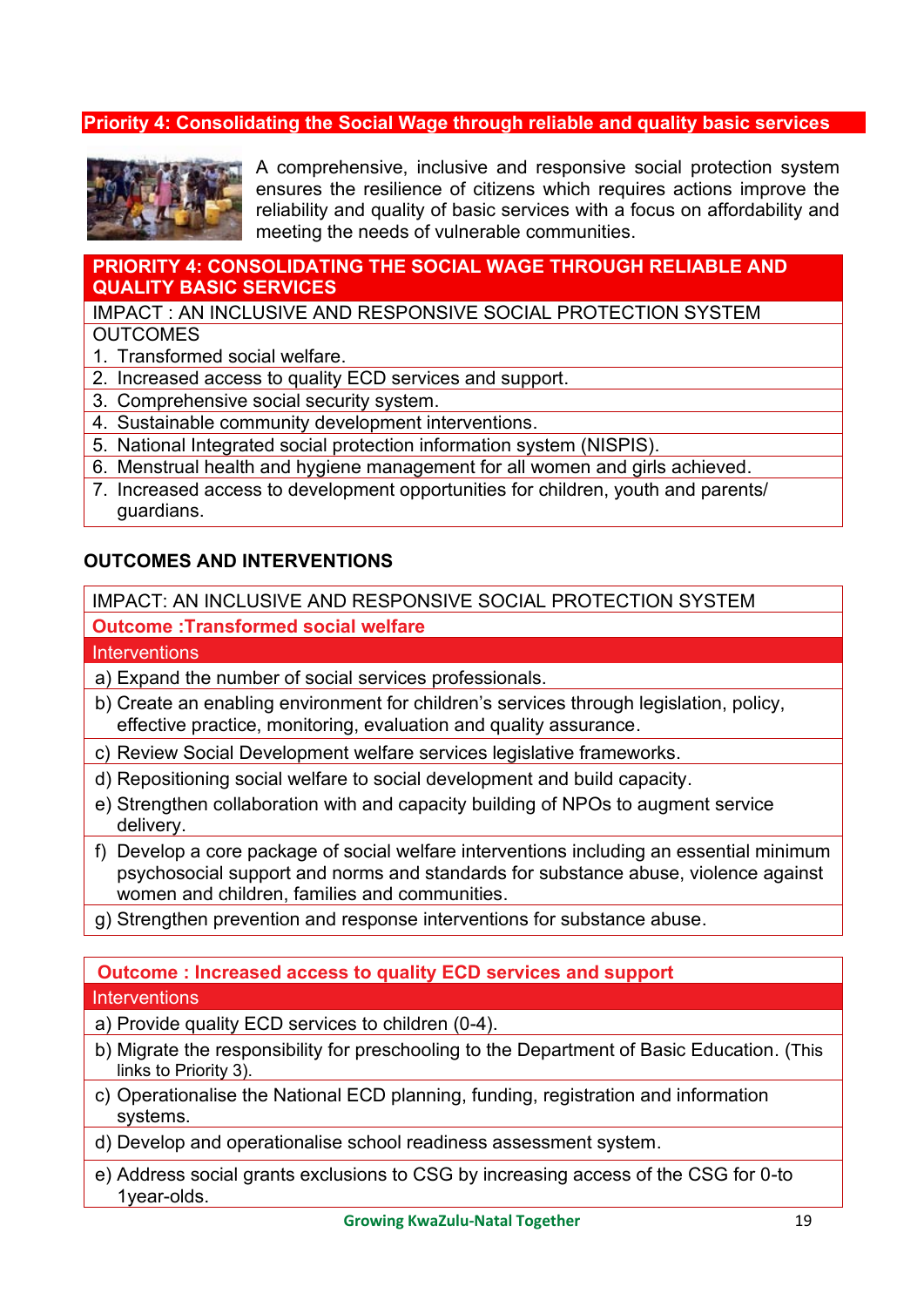### **Outcome : Increased access to quality ECD services and support Interventions**

f) Improve coverage and efficiency.

g) Massification of ECD targeting deep rural and farming communities.

### **Outcome : Comprehensive social security system**

#### **Interventions**

- a) Payment of social grants to eligible beneficiaries.
- b) Improve coverage and efficiency of social insurance.

#### **Outcome : Sustainable community development interventions Interventions**

- a) Optimise NPO legislative framework to promote good governance and accountability.
- b) Strengthen collaboration with and capacity building of NPOs to augment service delivery.
- c) Create vibrant and sustainable communities.
- d) Implement food and nutrition security initiatives for vulnerable individuals and households.
- e) Contribute and provide employment opportunities for vulnerable and poor citizens.
- f) Accelerate the roll-out of the Poverty Eradication Master Plan and evaluate the impact it has made in the most deprived wards.

### **Outcome : National Integrated social protection information system (NISPIS) Interventions**

Integrate the social protection information systems for better delivery of services.

### **CROSS-CUTTING FOCUS AREAS**

### **Outcome : Menstrual health and hygiene management for all women and girls achieved**

#### **Interventions**

Provide sanitary towels to indigent girls and women in schools (quintile 1, 2 and 3; farm schools and special schools) .

### **Outcome : Increased access to development opportunities for children, youth and parents/ guardians**

- a) Introduce measures to ensure early development screening for all children, and clearly defined eligibility criteria to reduce exclusion errors for social assistance support for children with disabilities.
- b) Ensure roll-out of basket of social services to families caring for children and adults of disabilities regardless of geographical location.
- c) Ensuring access to by all persons with disabilities to integrated community-based personal assistance services /supporting independent living in community regardless of geographical location.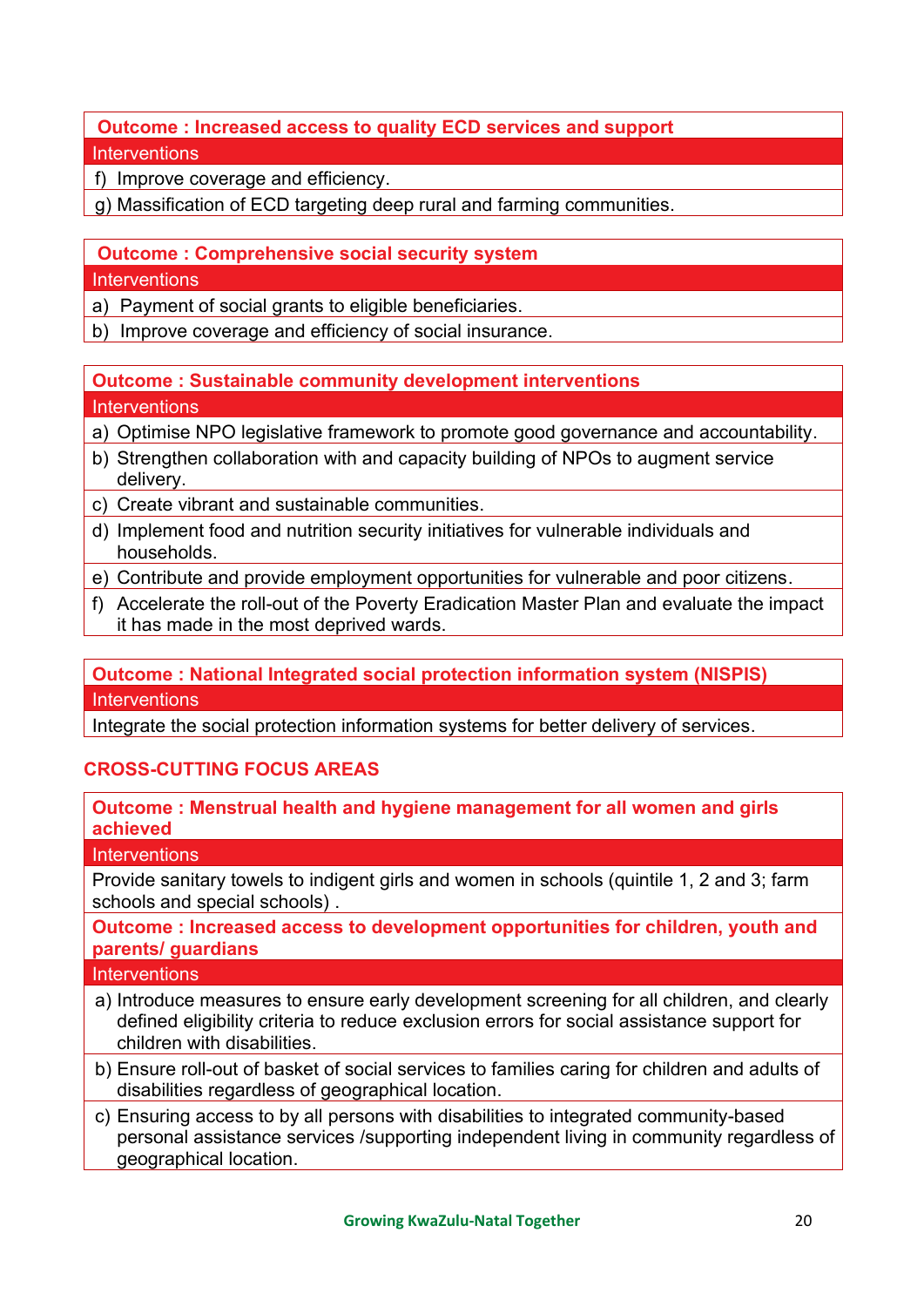#### <span id="page-21-0"></span>**Priority 5: Spatial Integration, Human Settlements and Local Government**



The priority incorporates the following 5 key programmes:

*Spatial Integration Environmental Management and Climate Change Rural Economy Human Settlements Basic Services*

#### **Spatial Integration**



The NDP calls for the urgent, well-planned and systematic pursuit of national spatial transformation, which takes account of the unique needs and potentials of different rural and urban areas. This is to address the historical spatiallygrounded injustice The NDP further proposes the development of a National Spatial Development Framework (NSDF) and this PGDS is supported by a Provincial Spatial Development Framework (PSDF. The main focus of these Spatial Development Frameworks (SDFs) is to support integrated spatial planning and development.

IMPACT : INSTITUTIONALISE SPATIAL / TERRITORIAL INTEGRATION TO FAST TRACK TRANSFORMATION AND RESILIENCE OF SUB-NATIONAL REGIONS. FUNCTIONAL SUB-NATIONAL REGIONAL DEVELOPMENT IN URBAN AND RURAL SPACES

**OUTCOMES** 

- 1. Coordinated, integrated and cohesive national spatial development to enable economic growth and spatial transformation.
- 2. Functional sub-national regional development in urban and rural spaces.
- 3. Integrated service delivery, settlement transformation and inclusive growth in urban and rural places.

#### **OUTCOMES AND INTERVENTIONS**

**Outcome : Coordinated, integrated and cohesive national spatial development to enable economic growth and spatial transformation**

- 1) Finalise Provincial Spatial Development Framework (PSDF).
- 2) Spatial Integration framework implemented to guide planning and implementation.
- 3) Monitor the implementation of the national Geospatial referencing guideline once finalised by national.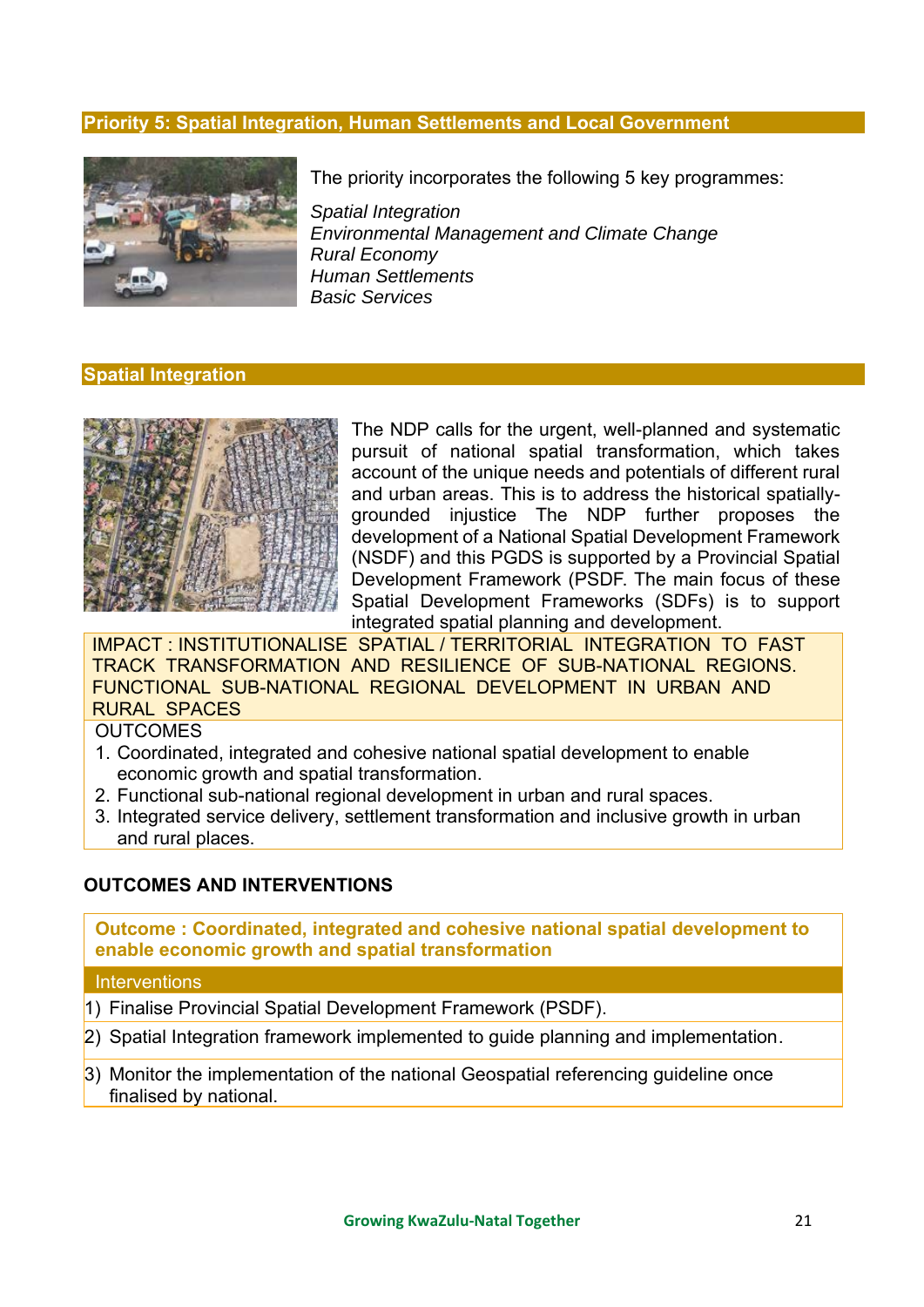### **Outcome : Functional sub-national regional development in urban and rural spaces Interventions**

- 1) Establish regional institutional collaboration along priority corridors and nodes in eThekwini and uMgungundlovu districts (functional city region structures).
- 2) Improved regional spatial planning and implementation coordination around existing and newly identified priority areas.
- 3) Provincial Priority nodal Smart city area planned.
- 4) Establish regional institutional collaboration structures through joint implementation protocols or related mechanisms.
- 5) Implementation of the Integrated Urban Development Framework by supporting the identified pilot municipalities and rolling out the IUDF in secondary towns.

### **Outcome : Integrated service delivery, settlement transformation and inclusive growth in urban and rural places**

**Interventions** 

- 1) The DDM as a tool for integrated service delivery, settlement transformation and inclusive growth (including District Economy Recovery Plans and all other Provincial Sector Strategies).
- 2) Support enterprise development in townships through financial incentives and other nonfinancial forms of support, and remove inhibiting regulations, to ensure the integration of township economies into the mainstream local economic development landscape. Note: EDTEA to report on this through ESIEID cluster and GSCID Cluster through the AWG assigned with responsibility of spatial documentation.
- 3) Identify and use government land and buildings in urban and rural areas as a catalyst for spatial transformation and agrarian reform.
- 4) Integrated service delivery of public services (Community Service Centres).
- 5) Strengthening and implementation of land use management systems across the **Province**
- 6) Monitoring of the implementation of the Small-town Regeneration and Rehabilitation Programme.

### **Environmental Management and Climate Change**



Our developmental challenges must also be addressed in a manner that ensures environmental sustainability and builds resilience to the effects of climate change, particularly in poorer communities.

### IMPACT : NATURAL RESOURCES ARE MANAGED AND SECTORS AND MUNICIPALITIES ARE ABLE TO RESPOND TO THE IMPACT OF CLIMATE **CHANGE**

### **OUTCOMES**

- 1. GHG reduction (mitigation).
- 2. Municipal preparedness to deal with climate change (adaptation).
- 3. Just transition to low carbon economy (mitigation).
- 4. State of ecological infrastructure improved.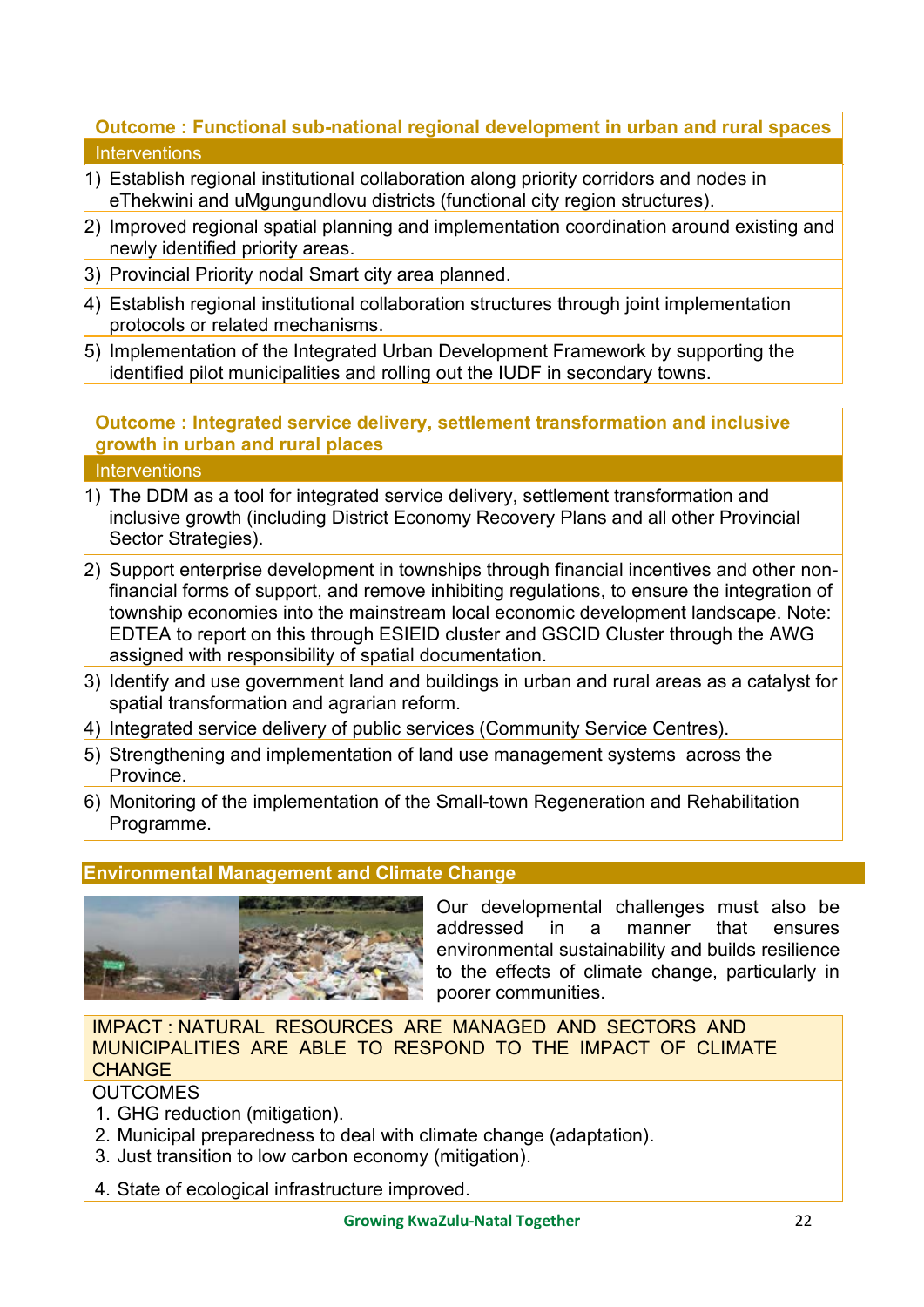### **OUTCOMES AND INTERVENTIONS**

**Outcome : GHG reduction (mitigation) Interventions** 

- 1) Monitoring levels of GHGs in KZN.
- 2) Build capacity and allocate adequate resources for implementing climate change programmes in municipalities.
- 3) Develop and implement Provincial Climate Change Management Strategy.

**Outcome : Municipal preparedness to deal with climate change (adaptation) Interventions** 

- 1) Capacitation of municipalities to fund and implement climate change programmes and adaptation measures.
- 2) Audit on maintenance of municipal infrastructure resilience and readiness for climate change disasters.

**Outcome : Just transition to low carbon economy (mitigation)**

**Interventions** 

- 1) 4 plans finalised (energy, transport, agriculture, waste).
- $\vert$ 2) Promote the green and blue economies as well as sustainable practices (This links to Priority 2 which includes renewable energy projects and will be reported under that priority).

### **Outcome : State of ecological infrastructure improved**

**Interventions** 

- 1) To rapidly and intensively rehabilitate and restore land.
- 2) Rehabilitation and restoration of wetlands.
- 3) Establishment of stewardship programmes.
- 4) Increase in conservation areas.
- 5) Implementation of management and protection programmes of conservation areas.
- 6) Development and implementation of the Provincial Coastal Management Program.
- 7) Main stem rivers monitored for implementation of Resource Directed Measures (i.e. classification, resource quality objectives and the reserve).
- 8) River eco-status monitoring implemented.
- 9) Wastewater management plans developed and implemented.
- 10) Water users in various sectors monitored for compliance with water use licenses.
- 11) Ambient AIR Quality Monitoring.

*"We tend to put the environment last because we think the first thing we have to do is eliminate poverty. But you can't reduce poverty in a vacuum. You are doing it in an environment."* -Wangari Maathai

<u>Growing KwaZulu-Natal Together 23 August 23 August 23 August 23 August 23 August 23 August 23 August 23 August 23 August 23 August 23 August 23 August 23 August 23 August 23 August 23 August 23 August 23 August 23 August </u>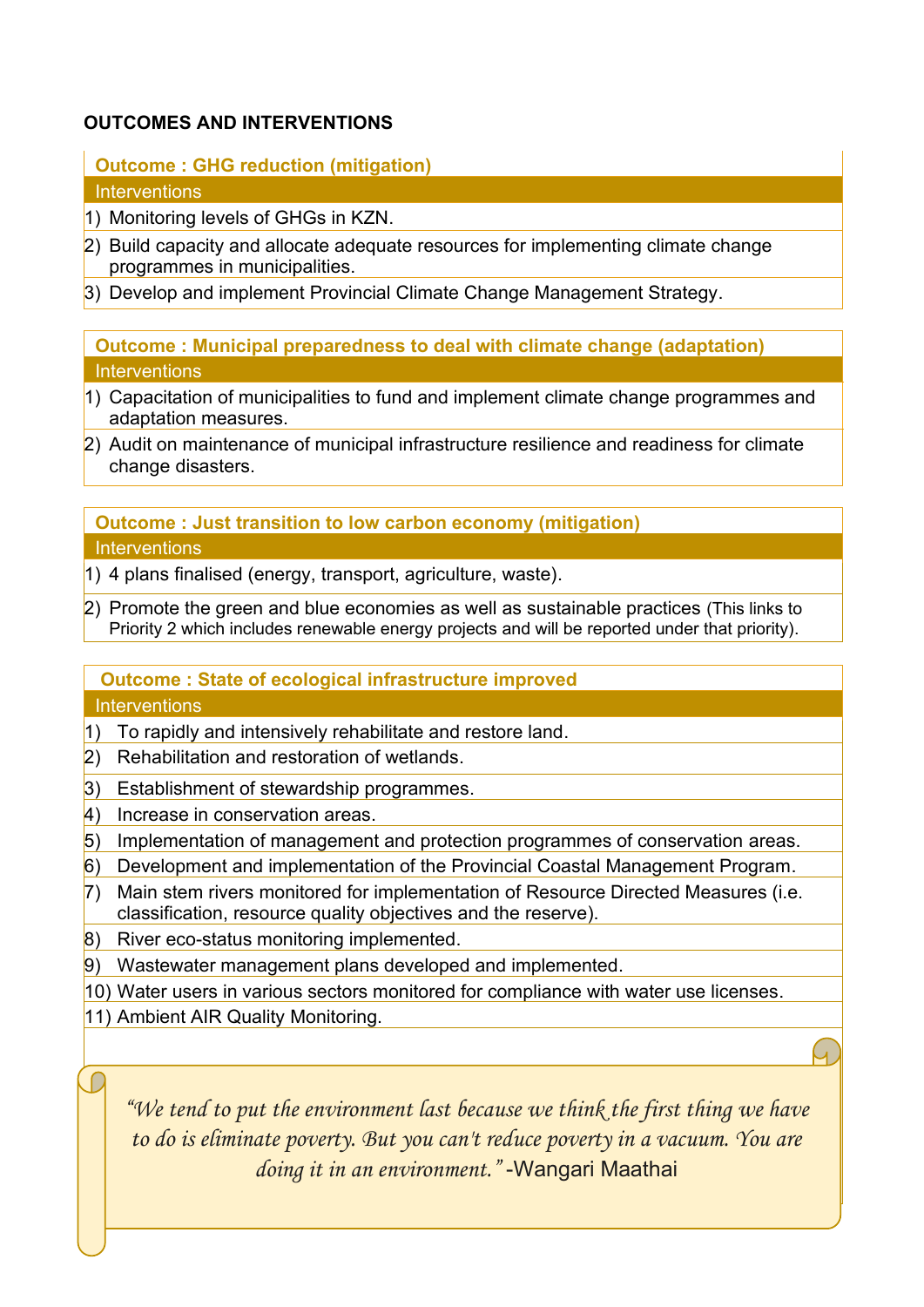#### **Rural Economy (Sustainable land reform and agrarian transformation)**



The rural economy holds significant potential for creating decent and productive jobs, contributing to sustainable development and economic growth and mitigating rural urban migration. It is also key to eradicating poverty and ensuring that the nutritional needs of a growing global population are met.

#### IMPACT : RAPID LAND AND AGRARIAN REFORM CONTRIBUTING TO REDUCED ASSET INEQUALITY, EQUITABLE DISTRIBUTION OF LAND AND FOOD SECURITY

#### **OUTCOMES**

- 1. Sustainable land reform.
- 2. Agrarian transformation.

#### **OUTCOMES AND INTERVENTIONS**

#### **Outcome : Sustainable land reform Interventions**

- 1) Land acquired for redistribution, restitution and tenure reform.
- $\vert$ 2) Expedite the resolution of unresolved land claims and restitution projects.
- $\overline{3}$ ) Assessment of functionality of land reforms farms and provide support to farmers through Farmer Support Programme; Infrastructure Programme; and Feedlot.
- $\vert$ 4) Land reform projects provided with post settlement support.
- 5) Integrated Land Reform projects incorporated in District One Plans to retain/increase agricultural productivity.
- $\vert$ 6) Water rights allocated to land reform projects (water use licenses).

### **Outcome : Agrarian transformation**

- 1) Increase Ha of land under cultivation in rural and traditional areas.
- 2) Reduction in degraded land rehabilitated to production.
- 3) Smallholder farmers supported for food production and commercial activities.
- $\vert$ 4) Smallholder farmers supported with skills and infrastructure and financial support measures to increased productivity.
- 5) Livestock handling and auction facilities mapped and established.
- $\overline{6}$ ) Agri-hubs and agro-processing facilities established. (Note: This is also reported under Priority 2).
- $\overline{7}$ ) Establishment of mega-nurseries to produce seedlings and fruit trees.
- $\vert$ 8) Facilitate and support the Makhatini Flats Agricultural development.
- 9) Implement the Radical Socio-Economic Transformation (RASET) programme.
- 10) Migrate cultivation of land to conservation agriculture methods (Agriculture practices supporting environmental sustainability).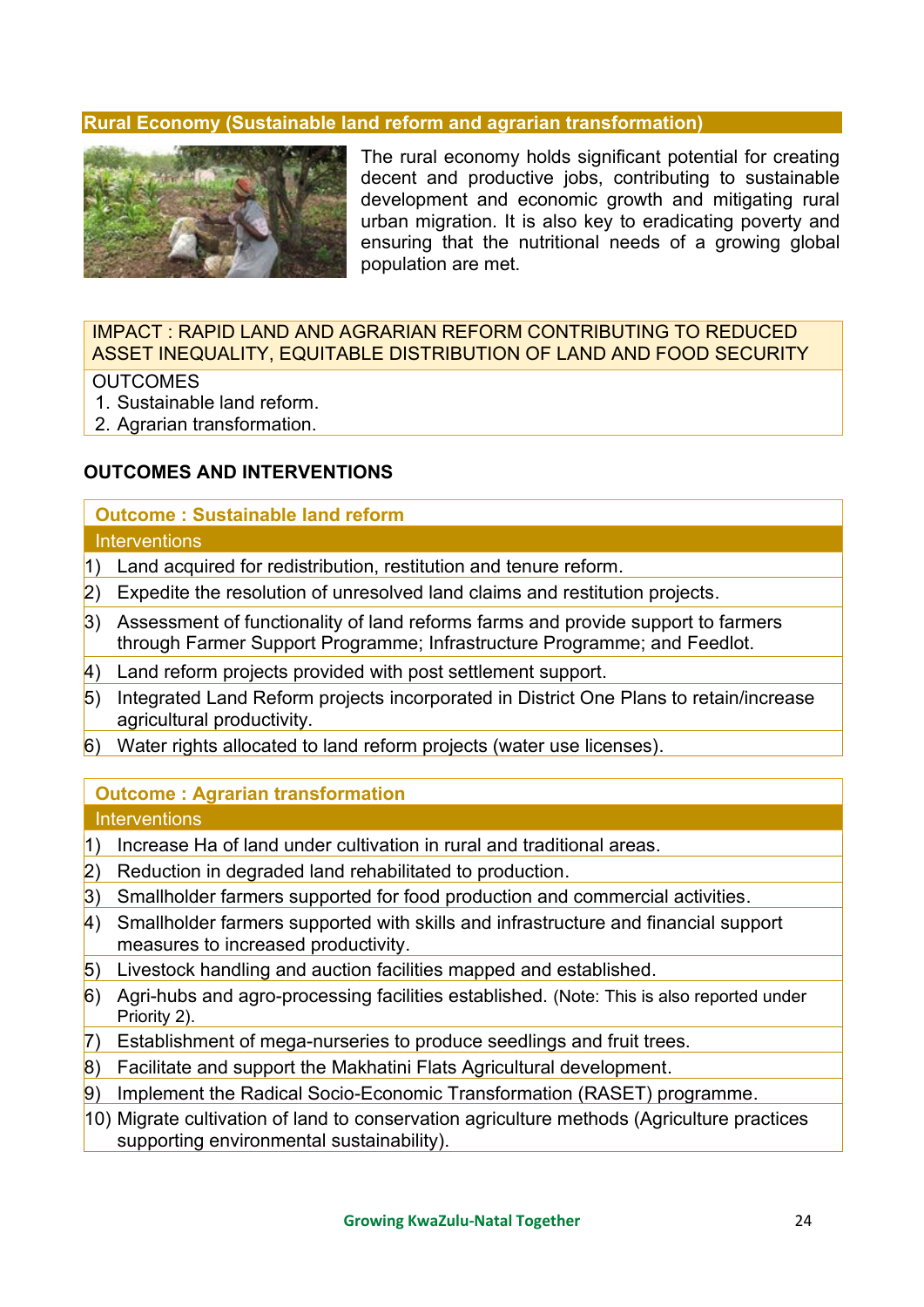#### **Human Settlements**



Equitable human settlement refers to developments in both urban and rural settings that address the poverty traps that were created in the location of settlements in the past. It is important that human settlements and communities are economically viable, equitable, liveable and sustainable.

| <b>IMPACT</b>   | A. Achieving Spatial Transformation Through Improved Integrated<br>Settlement Development and Linking Job Opportunities and Housing<br>Opportunities.       |
|-----------------|-------------------------------------------------------------------------------------------------------------------------------------------------------------|
| <b>OUTCOMES</b> | 1. Spatial transformation through multi- programme integration in priority<br>development Areas.                                                            |
|                 | 2. Adequate housing and improved quality living environments.                                                                                               |
| <b>IMPACT</b>   | B. Well-Enforced Property Rights Providing Opportunities for Individuals<br>to Participate in Economic Activities Which Lead to a More Efficient<br>Market. |
| <b>OUTCOME</b>  | Eradicate backlog and issuing of title deeds.                                                                                                               |
| <b>IMPACT</b>   | C. Transform Ownership and Management Patterns by Supporting<br>Women-Owned and Led Enterprises.                                                            |
| <b>OUTCOME</b>  | Increased access to land reform, housing, safe living environment,<br>universal access and design and safe and affordable transport and ICT<br>services.    |

#### **OUTCOMES AND INTERVENTIONS**

Impact : Achieving Spatial Transformation Through Improved Integrated Settlement Development and Linking Job Opportunities and Housing Opportunities.

**Outcome : Spatial transformation through multi- programme integration in priority development Areas.**

**Interventions** 

- 1) Invest in priority development areas.
- 2) An integrated implementation programme for PDAs completed.
- 3) Human Settlements projects to be undertaken in consultation with sector Departments to ensure integrated development through the District Development Model (DDM).
- $\vert$ 4) Rezone land acquired in 2014 2019 that falls within the PDAs for human settlement development.

#### **Outcome : Adequate housing and improved quality living environments Interventions**

- 1) Deliver housing units through subsidy mechanism.
- $\vert$ 2) Approve applications and purchase units for the Finance Linked Individual Subsidy Programme (FLISP).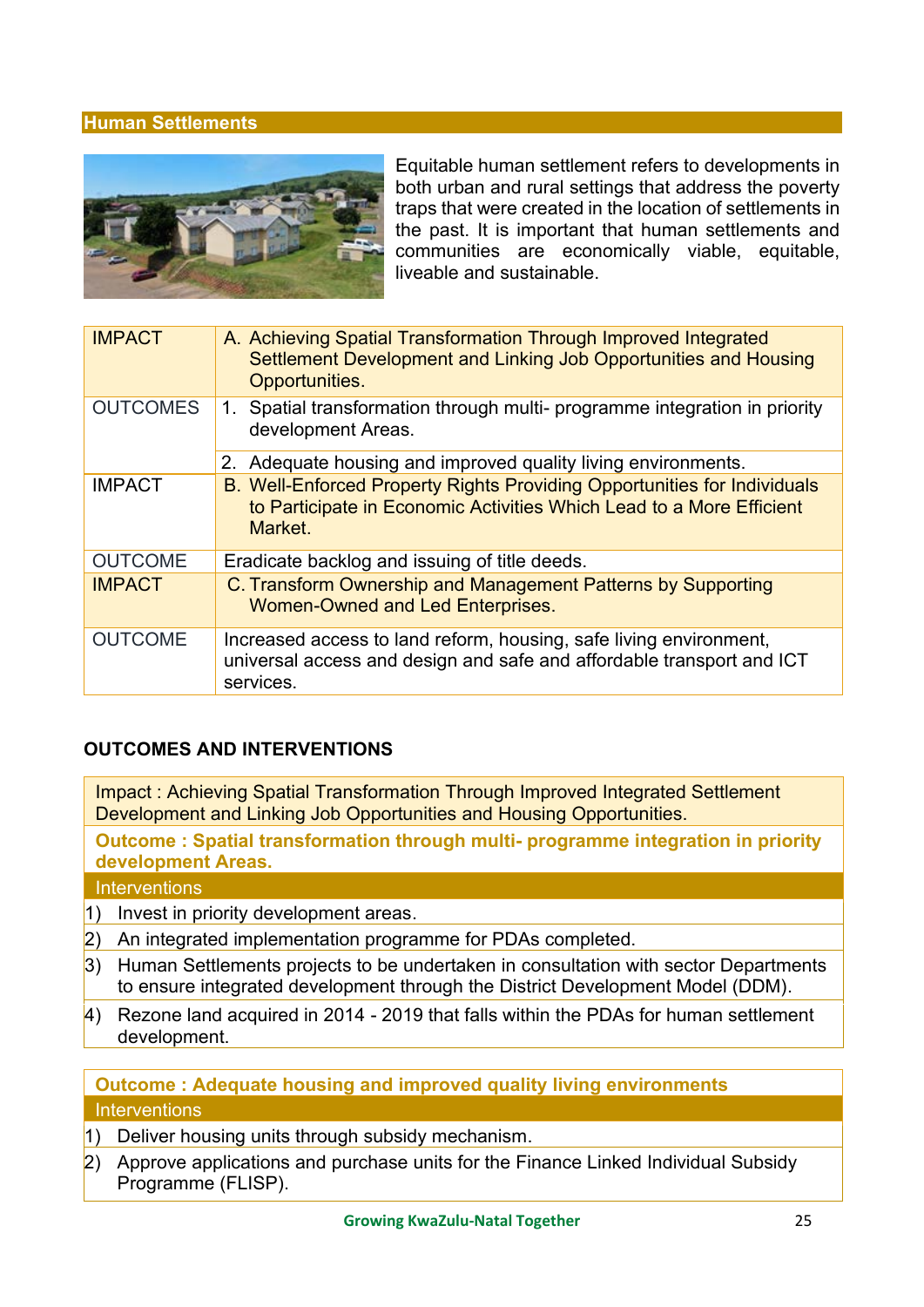### **Outcome : Adequate housing and improved quality living environments Interventions**

- 3) Deliver serviced sites
- $\vert$ 4) Deliver social housing/ rental housing units in Priority Development Areas (PDAs).
- $\vert$ 5) Deliver community residential units (CRU)/ rental housing units in PDAs.
- $\vert$ 6) Upgrade informal settlements to Phase 3.
- 7) Farm Dweller Settlement Programme.

### **Outcome : Eradicate backlog and issuing of title deeds**

#### **Interventions**

Eradicate backlog and issuing of title deeds.

### **CROSS-CUTTING FOCUS AREAS**

Impact : Transform Ownership and Management Patterns by Supporting Women-Owned and Led Enterprises.

**Outcome : Increased access to land reform, housing, safe living environment, universal access and design and safe and affordable transport and ICT services Interventions** 

- 1) Targeted programme to expand access to and ownership of land in both urban and rural areas, including title deeds for women, youth and persons with disabilities.
- 2) Programmes to accelerate equitable access to and ownership of different types of housing opportunities, decent shelter and safe living conditions.
- 3) Prioritise housing for all vulnerable groups.
- $\vert$ 4) Develop a plan to prioritise and eradicate backlog on housing for disabled beneficiaries.

*"Sustainable development is the pathway to the future we want for all. It offers a framework to generate economic growth, achieve social justice, exercise environmental stewardship and strengthen governance."*

### *-* Ban Ki-moon

*South Africa is the most beautiful place on earth. Admittedly, I am biased but when you combine the natural beauty... and the fact that the region is a haven for Africa's most splendid wildlife... Then I think that we have been blessed with a truly wonderful land.*

*-*Nelson Mandela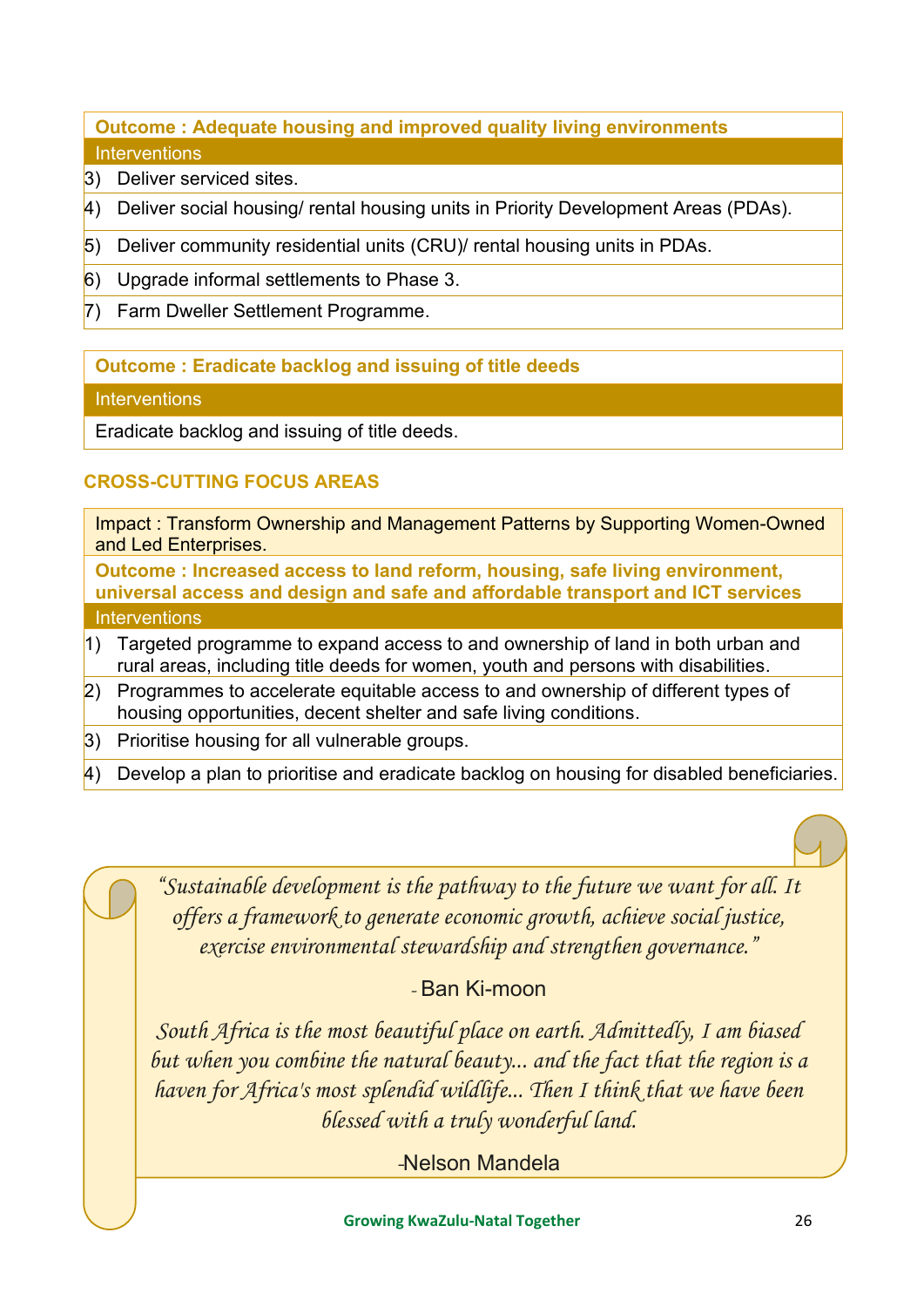#### **Basic Services**





Whilst significant strides have been made in delivering basic services, many challenges still need to be addressed to ensure sustainable development in urban and rural spaces. These include:

- a) Accelerate the provision of basic services and infrastructure to all households.
- b) Improve capacity to deliver basic services, quality infrastructure and integrated public transport.
- c) Investment in services infrastructure to replace ageing infrastructure.
- d) Improve operation and maintenance at municipal level and create the required capacity to manage and maintain infrastructure.
- e) Work towards universal access to electricity by increasing household connections to the electricity grid.

| <b>IMPACT</b>   | <b>IMPROVE ACCESS TO BASIC SERVICES - ACCESS TO SAFE</b><br>DRINKING WATER (95%), ACCESS TO ADEQUATE SANITATION<br>AND HYGIENE (90%), WASTEWATER TREATMENT WORKS<br>OPERATIONAL (100%) AND HOUSEHOLDS WITH ACCESS TO<br>ELECTRICITY (100%) |
|-----------------|--------------------------------------------------------------------------------------------------------------------------------------------------------------------------------------------------------------------------------------------|
| <b>OUTCOMES</b> | 1. Improved capacity to deliver basic services, quality infrastructure and<br>integrated public transport to increase household access to basic<br>services.                                                                               |
|                 | 2. Effective water management system for the benefit of all.                                                                                                                                                                               |
|                 | 3. Affordable, safe and reliable public transport.                                                                                                                                                                                         |

#### **OUTCOMES AND INTERVENTIONS**

**Outcome : Improved capacity to deliver basic services, quality infrastructure and integrated public transport to increase household access to basic services. Interventions** 

- 1) Support municipalities with the implementation of the National Electrification Plan for both on- and off grid connections to households.
- 2) Maintenance and refurbishment of municipal electricity networks supported.
- $\overline{3}$ ) Expedite the planning and implementation of sub-transmission networks in the Province.
- 4) Monitoring system for distribution losses, per licenced electricity distributor.
- 5) Monitor compliance with the conditions of the license on maintenance and refurbishment of municipal electricity networks supported.
- 6) Annual assessment of all WSAs
- 7) Implement water sector capacity building programmes with WSAs.
- 8) Monitor the implementation of the National Sanitation Integrated Plan.
- $\vert$ 9) No relapse on the eradication of the bucket system.
- 10) Refurbishment projects to address the functionality component of the WSA reliability implementation plans.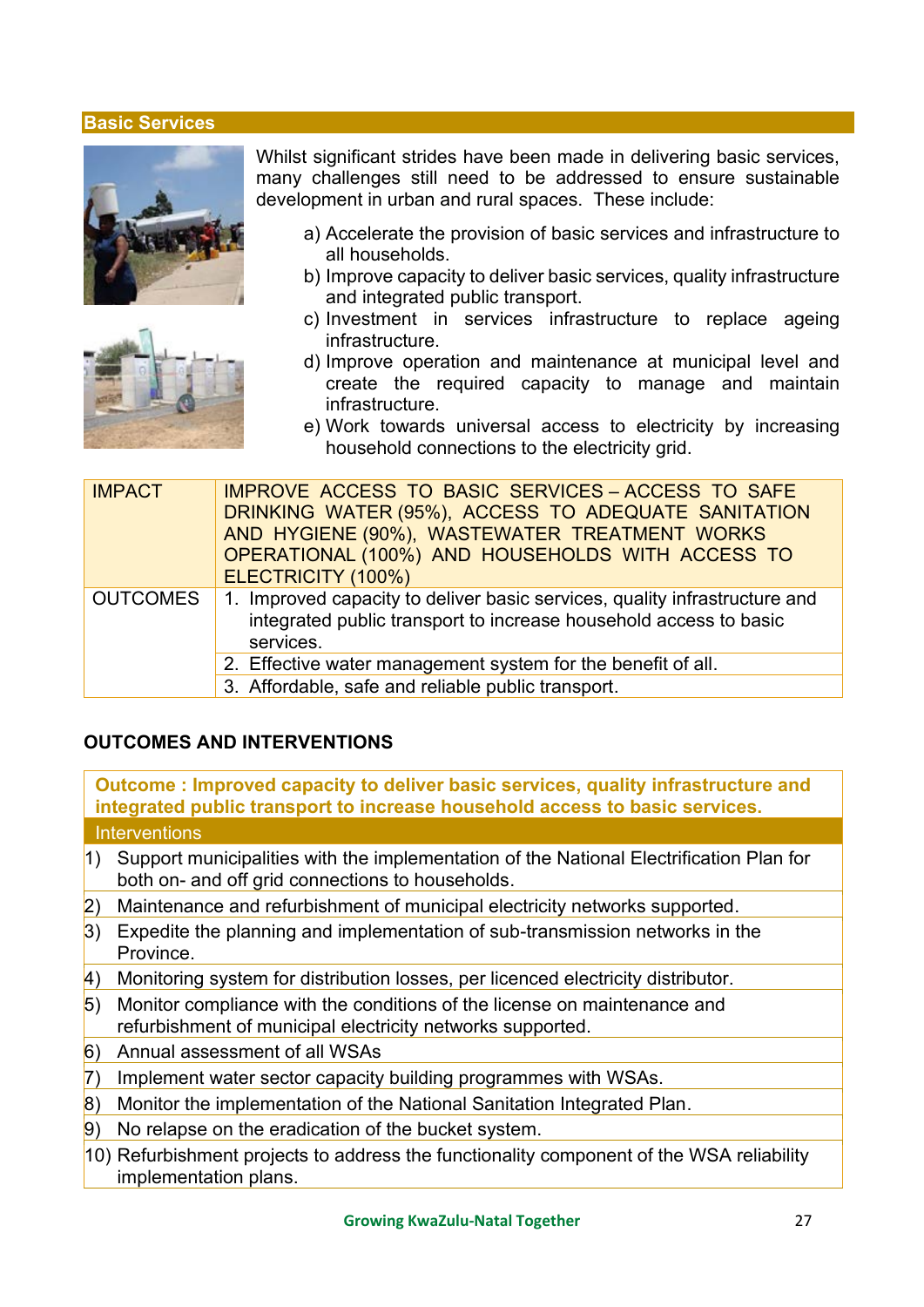#### **Outcome : Improved capacity to deliver basic services, quality infrastructure and integrated public transport to increase household access to basic services. Interventions**

11) Assess water treatment works for compliance with Blue Drop Regulatory requirements.

- 12) Non-compliant water systems monitored against the regulatory standards .
- 13) Programmes for reduction of non-revenue water: Track metered connections as percentage of total connections per Water Service Authority (WSA).
- 14) Develop District Municipalities Five Year Reliability Plans (water).
- 15) Bulk water supply projects implemented (completed).
- 16) Wastewater treatment works assessed for compliance with Green Drop Regulatory requirement.
- 17) Non-compliant wastewater systems monitored against the regulatory standards.
- 18) Implement Waste Management programs across government, private sector and society to reduce disposal by landfill.
- 19) KZN Integrated Waste Management Plan (IWMP).
- 20) Promote Chemicals Management programmes across government, private sector and society to protect environment and human health.

### **Outcome : Effective water management system for the benefit of all Interventions**

- 1) Feasibility studies for rehabilitation vs new dams.
- $\vert$ 2) Plan developed implemented and monitored to support the implementation of the Integrated Water Resource plan to cater for water demand and capacity requirements.
- 3) Alternative water sources strategy developed and implemented.
- $\vert$ 4) Programme for development of water sources implemented (desalination, rainwater, recycling, and groundwater.

### **Outcome : Affordable, safe and reliable public transport**

### **Interventions**

- 1) Expansion of the Integrated Public Transport Networks in Cities.
- 2) Re-engineer public transport hubs.

*"We live with the hope that as she battles to remake herself, South Africa, will be like a microcosm of the new world that is striving to be born.."*

*- Nelson Mandela*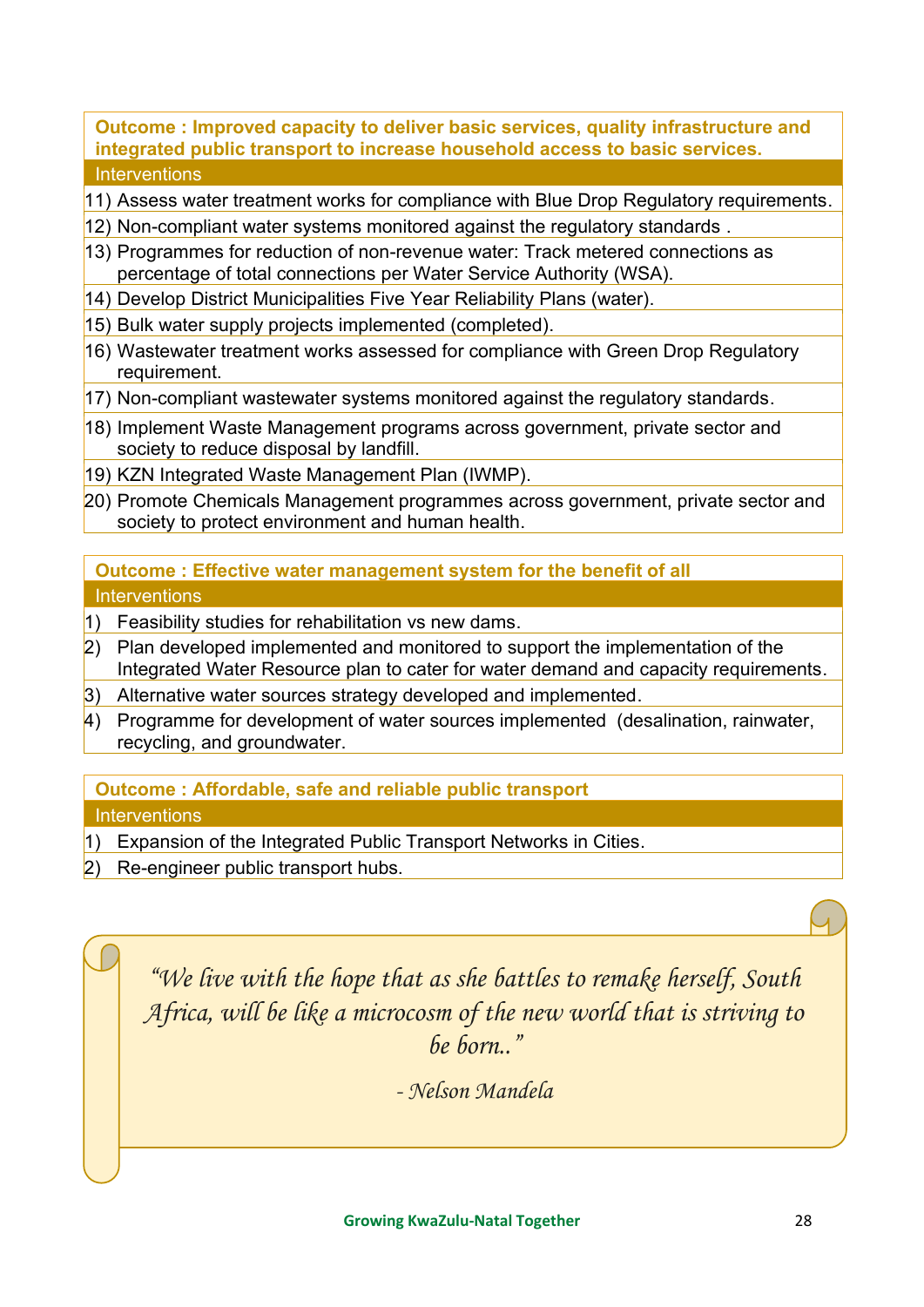#### <span id="page-29-0"></span>**Priority 6: Social Cohesion and Safer Communities**



*"I have cherished the ideal of a democratic and free society in which all persons live together in harmony and with equal opportunities." -* Nelson Mandela

A socially cohesive and safe South Africa and KZN, requires a series of intersecting interventions that unite our country. To achieve this vision, a

democratic culture of participation and equality must be instilled, but it also requires dedicated interventions to address actions that undermine these values. Achieving social cohesion and safe communities requires strengthening criminal justice platforms, police services and community participation in public policing. This work cannot be done without improving trust in our public sector and its institutions.

#### **Social Cohesion**

| <b>IMPACT</b>   | A. A DIVERSE SOCIALLY COHESIVE SOCIETY WITH A COMMON<br>NATIONAL IDENTITY |
|-----------------|---------------------------------------------------------------------------|
| <b>OUTCOMES</b> | 1. Fostering constitutional values.                                       |
|                 | 2. Equal opportunities, inclusion and redress.                            |
|                 | 3. Promoting social cohesion through increased interaction across space   |
|                 | and class.                                                                |
|                 | 4. Promoting active citizenry and leadership.                             |
| <b>IMPACT</b>   | B. DEMOCRATIC, EQUAL AND PROSPEROUS SOCIETY                               |
| <b>OUTCOME</b>  | An inclusive social compact with keys social sectors.                     |

OUTCOMES AND INTERVENTIONS

Impact : A Diverse Socially Cohesive Society with a Common National Identity

#### **Outcome: Fostering constitutional values**

**Interventions** 

- 1) Enact hate speech and hate crimes Bill (National): KZN: Awareness Implementation of Awareness campaign.
- 2) Promote Constitution and its values in schools, awareness campaigns, (print & electronic media), public engagements and dialogues (and including an Integrated Human Rights Campaign).
- 3) Promote national identity utilising the flag at national days, major cultural and sporting events in schools, the Monument Flag Project and "I am the Flag Campaign".

4) Support of the moral regeneration programme by Government.

**Outcome: Equal opportunities, inclusion and redress**

- 1) Improve the enforcement of the Employment Equity Act.
- 2) Improve representation of the designated groups across occupational levels.
- 3) Outreach initiatives to change behaviour in relation to gender and xenophobia.
- 4) Implement and monitor KZN Social Cohesion and Moral Regeneration Strategy.
- 5) Outreach initiatives towards the realisation of the rights of women, youth and persons with disabilities.
- 6) Coordinate the implementation of the National Action Plan to combat racism, racial discrimination, xenophobia and related intolerance through the Social Cohesion and Moral Regeneration Council.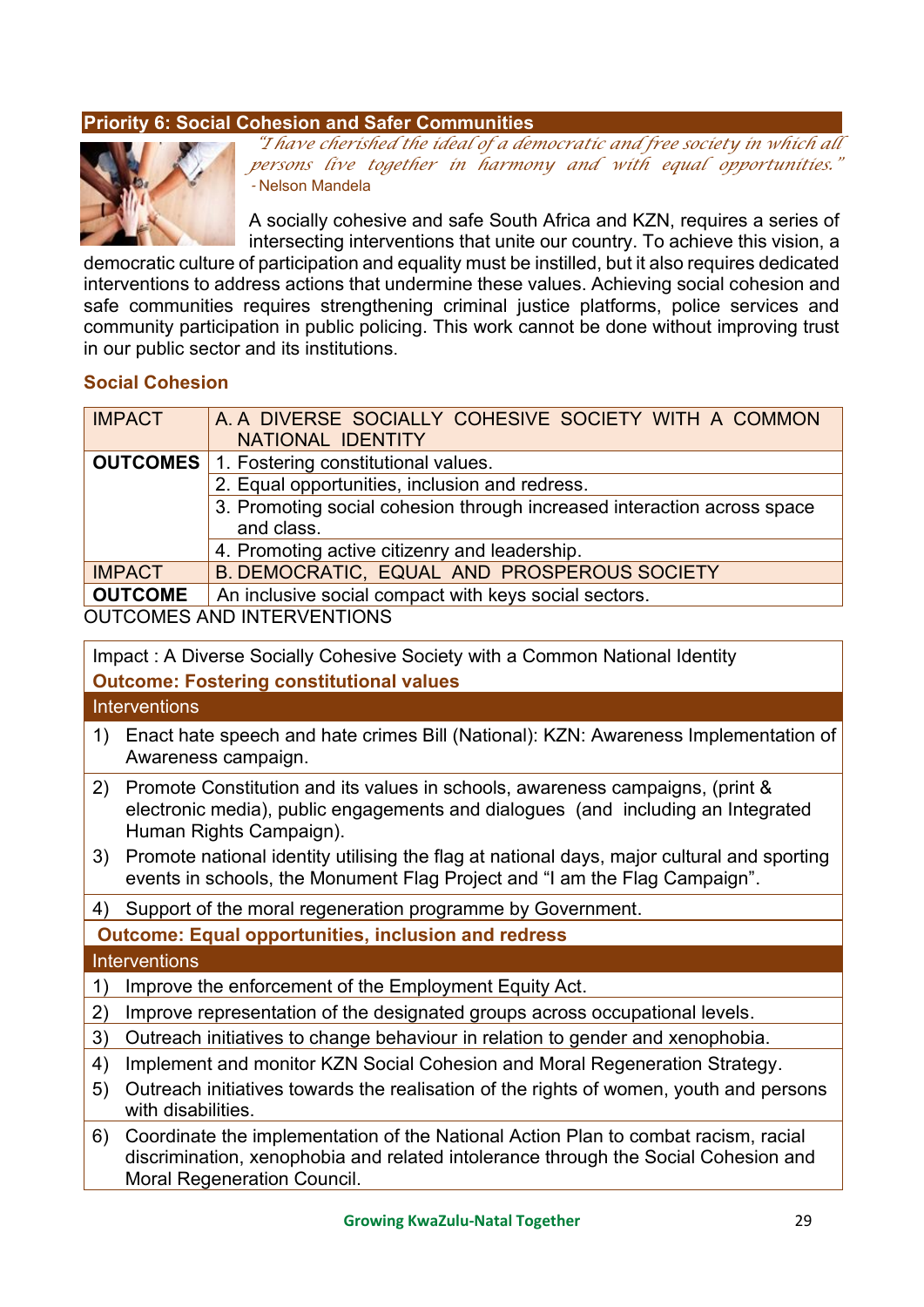### **Outcome: Equal opportunities, inclusion and redress**

#### **Interventions**

- 7) Increase support in the creative industry through the Mzansi Golden Economy programme.
- 8) Develop and/or maintain the heritage legacy facilities (including the Resistance and Liberation Heritage Route Sites) to transform the national heritage landscape.
- 9) Promote the study of history in schools.
- 10) Promote the development of official languages.
- 11) Promotion and implementation of indigenous African languages.
- 12) Introduce compulsory module for the senior management service (SMS) on diversity (gender, race and disability).
- 13) Support an increase of qualified language practitioners by awarding language bursaries.
- 14) Advocate for transformation in sport and recreation.
- 15) Upgrade/maintain archives infrastructure.
- 16) Produce / support the production of films and documentaries telling the South African story, including the history of liberation.

#### **Outcome: Promoting social cohesion through increased interaction across space and class**

#### **Interventions**

- 1) Promote access to cultural facilities/ community arts centres and participation in arts, culture and heritage programmes
- 2) Implement the community conversations / dialogue programme
- 3) Implement advocacy platforms on social cohesion by Social Cohesion Advocates
- 4) Promote participation in sport and recreation by facilitating opportunities for people to share space and by providing equipment and/ or attire to schools, hubs and clubs
- 5) Develop talented athletes by providing them with opportunities to excel at the national school sport championships and by supporting athletes through the sports academies
- 6) Support high performance athletes to achieve success in international sport
- **Outcome : Promoting active citizenry and leadership**

#### **Interventions**

- 1) Monitor participation in general elections (both National and Municipal) elections.
- 2) Promote participation in community-based governance processes (Active citizenship bodies).
- 3) Successful delivery of a general election for local government in 2021 as required by the Constitution of the Republic of South Africa.

Impact (KZN) : Democratic, equal and prosperous society

**Outcome : An inclusive social compact with keys social sectors** 

- 1) Develop a Social Compact to promote collaboration among key social sectors to foster social cohesion and nation building.
- 2) Monitor the implementation of a social compact for social cohesion and nation building.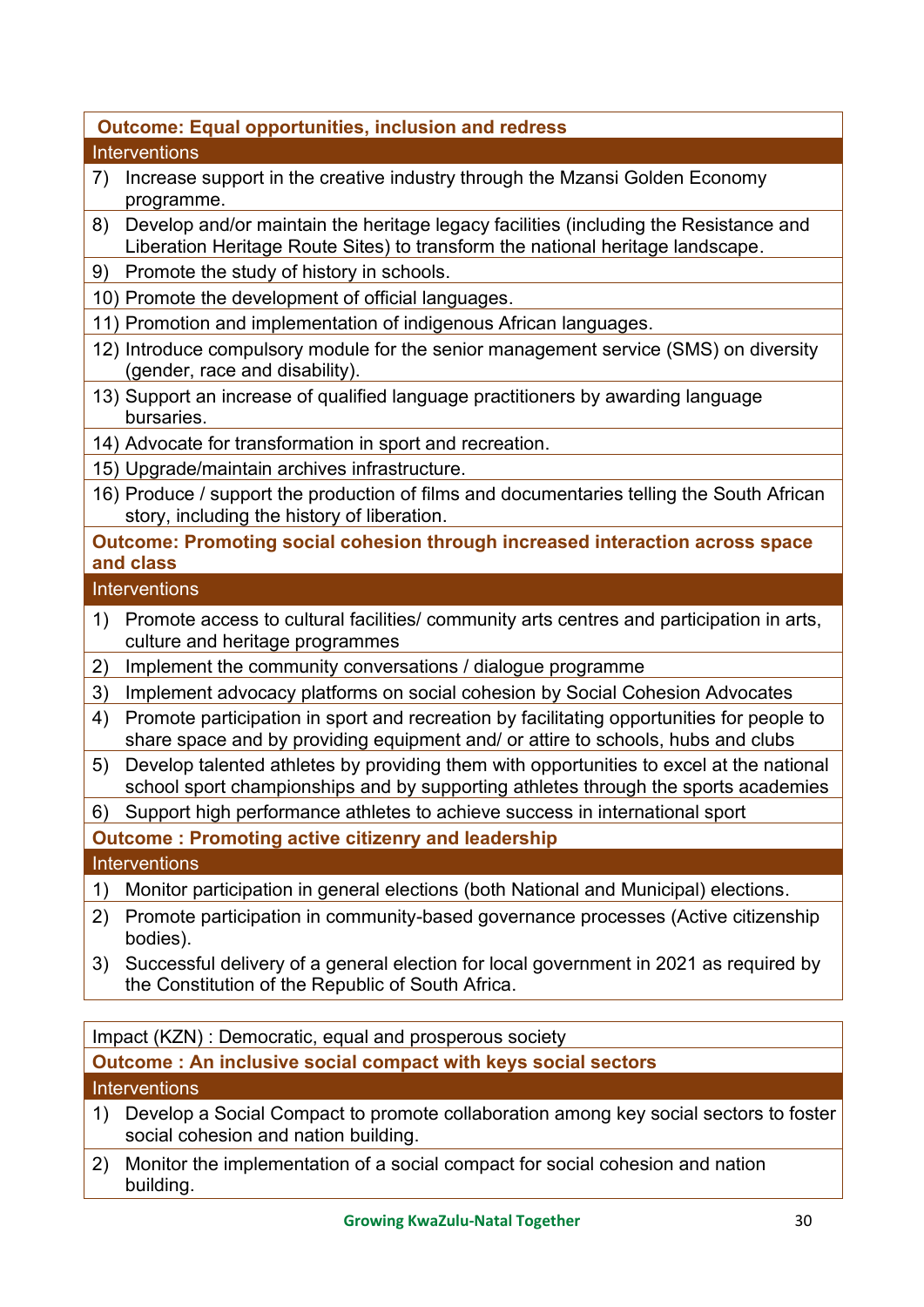#### **Safer Communities**

| <b>IMPACT</b>                                  | A. IMPROVED INVESTOR PERCEPTION (CONFIDENCE)                              |
|------------------------------------------------|---------------------------------------------------------------------------|
| <b>OUTCOME</b>                                 | Improvement in corruption perception index rating.                        |
| <b>IMPACT</b>                                  | B. ALL PEOPLE IN SOUTH AFRICA ARE SAFE                                    |
| <b>OUTCOMES</b><br>1. Reduced organised crime. |                                                                           |
|                                                | 2. Increased feelings of safety in communities.                           |
|                                                | 3. Secured cyber space.                                                   |
|                                                | 4. Effectively defended, protected, safeguarded and secured               |
|                                                | communities.                                                              |
|                                                | 5. Social reintegration of offenders through Increase the number of       |
|                                                | victims participating in Restorative Justice Programme.                   |
| <b>IMPACT</b>                                  | C. ALL WOMEN, GIRLS, YOUTH AND PERSONS WITH ISABILITIES                   |
|                                                | ARE AND FEEL SAFE AND ENJOY FREEDOM AND A BETTER                          |
|                                                | LIFE                                                                      |
| <b>OUTCOMES</b>                                | Levels of marginalisation, stigmatisation and discrimination and violence |
|                                                | against women, children, senior citizens, and persons with disabilities,  |
|                                                | and LGBTQIA+ persons reduced.                                             |

### **OUTCOMES AND INTERVENTIONS**

Impact: Improved Investor Perception (Confidence).

**Outcome : Improvement in corruption perception index rating** 

**Interventions** 

- 1) Freezing money and assets that are proceeds of crime.
- 2) Recovery of money and assets that are the proceeds of crime and instrumentalities of offences.
- 3) Reduced levels of serious corruption in the private sector and public sector.
- 4) Disciplinary action / charges brought against corrupt law enforcement officers.

Impact: All People in South Africa Are Safe.

#### **Outcome: Reduced organised crime Interventions**

- 1) Reduce cable theft.
- 2) Reduce drug syndicates through the implementation of the Narcotics Intervention Strategy and the revised National Drug Master Plan.
- 3) Reduction of organised criminal groups and gangs (including implementation of the National Anti- Gang Strategy)
- 4) Reduce the levels of serious organised crime through the successful closure of serious organised crime project investigations.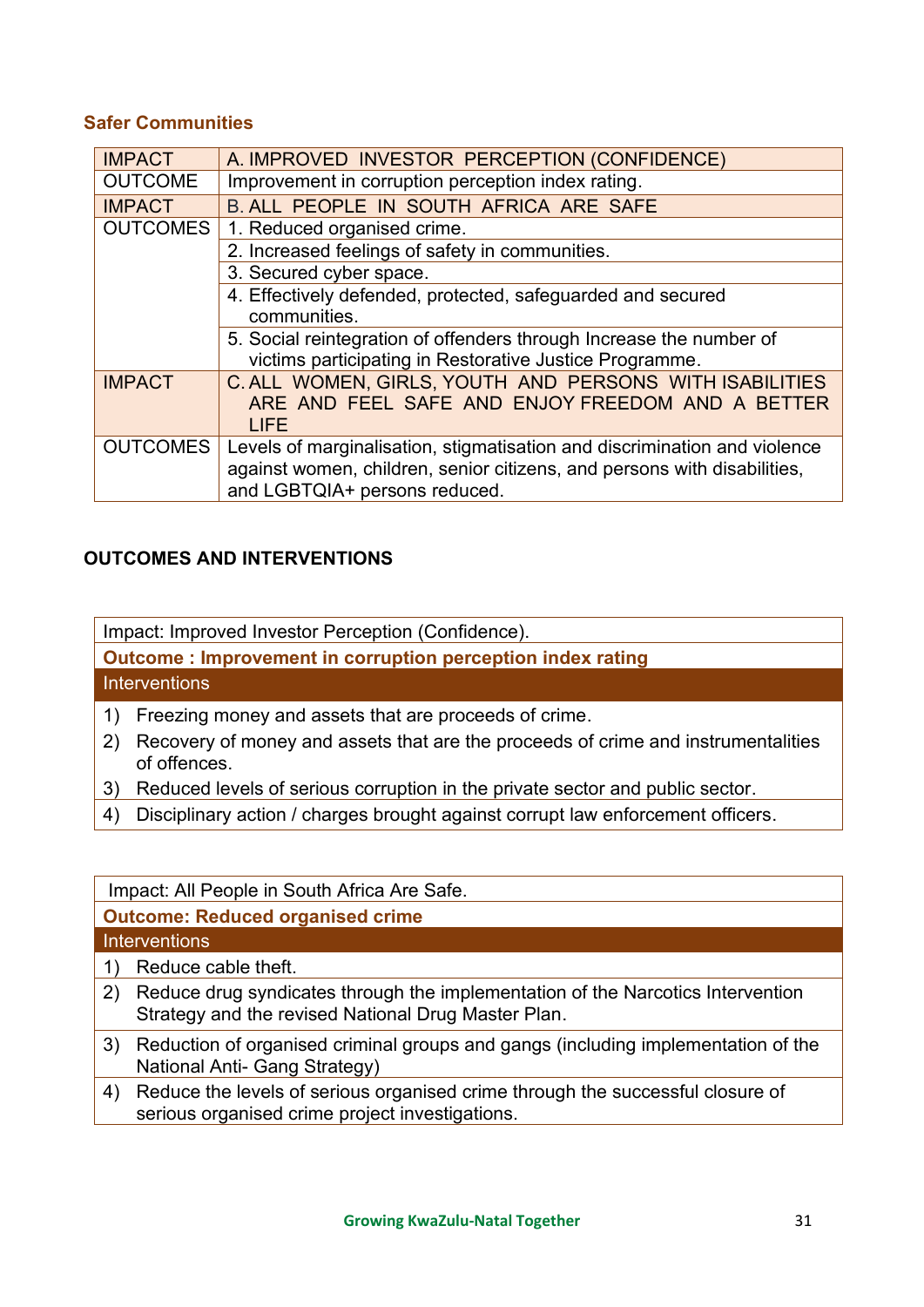### **Outcome : Increased feelings of safety in communities**

### **Interventions**

- $\vert$ 1) Reduce levels of contact crime.
- 2) Reduce levels of serious crime.
- 3) Increased police visibility.
- $\vert 4$ ) Increased trust in the police (output).
- 5) Strengthening M&E of police stations and services.
- 6) Implement and monitor the KZN Provincial Safety Strategy through identified implementation programs.
- 7) Anti-substance abuse programme.
- 8) Implement Road Safety strategy (including Hlokomela Programme).
- 9) Strengthen Community Partnerships.
- 10) Decentralized Multi-party Political Intervention Committee established for districts and local municipalities in order to solve inter- and intra-political conflicts.
- 11) Implement Rapid Response Public Protest Management.

### **Outcome : Secured cyber space**

### **Interventions**

- $|1)$  Build capability and capacity to address cybercrime and to promote cybersecurity.
- 2) Conduct cybercrime prosecutions.

### **Outcome: Effectively defended, protected, safeguarded and secured communities Interventions**

- 1) Strengthen measures to improve the security of land ports of entry, land border law enforcement areas patrol and the maritime environment through targeted infrastructure upgrades and operation corona.
- 2) Biometric functionality at ports of entry implemented.

# **Outcome : Social reintegration of offenders**

### **Interventions**

- 1) Increase the number of victims participating in Restorative Justice Programme.
- 2) Subject sentenced offenders to correctional services programmes.
- 3) Reintegrate offenders into society.

*"Safety and security don't just happen, they are the result of collective consensus and public investment. We owe our children, the most vulnerable citizens in our society, a life free of violence and fear." –* Nelson Mandela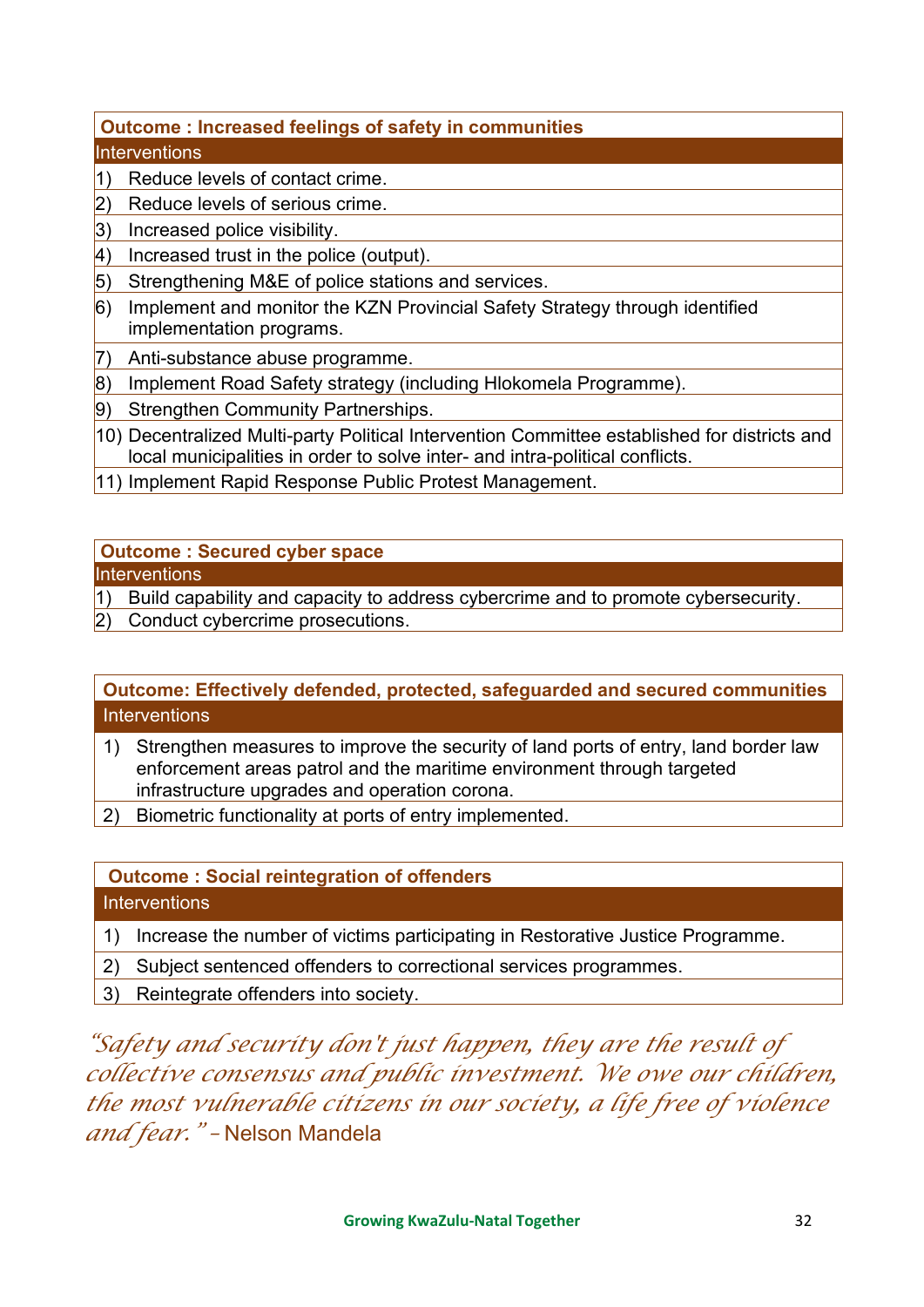### **CROSS-CUTTING FOCUS AREAS**

Impact: All Women, Girls, Youth and Persons with Disabilities are and Feel Safe and Enjoy Freedom and a Better Life

**Outcome : Levels of marginalisation, stigmatisation and discrimination and violence against women, children, senior citizens, and persons with disabilities, and LGBTQIA+ persons reduced** 

- 1) Produce and coordinate implementation of a national strategic plan (NSP) to end gender-based violence.
- 2) Progress on reduction of violence against vulnerable groups.
- 3) Develop a system to ensure consistent barrier free access for persons with disabilities to justice across the justice value chain.
- $\vert$ 4) Programme in place to protect children, senior citizens and adults with disabilities in institutionalised settings.
- 5) Reduction in violence against children



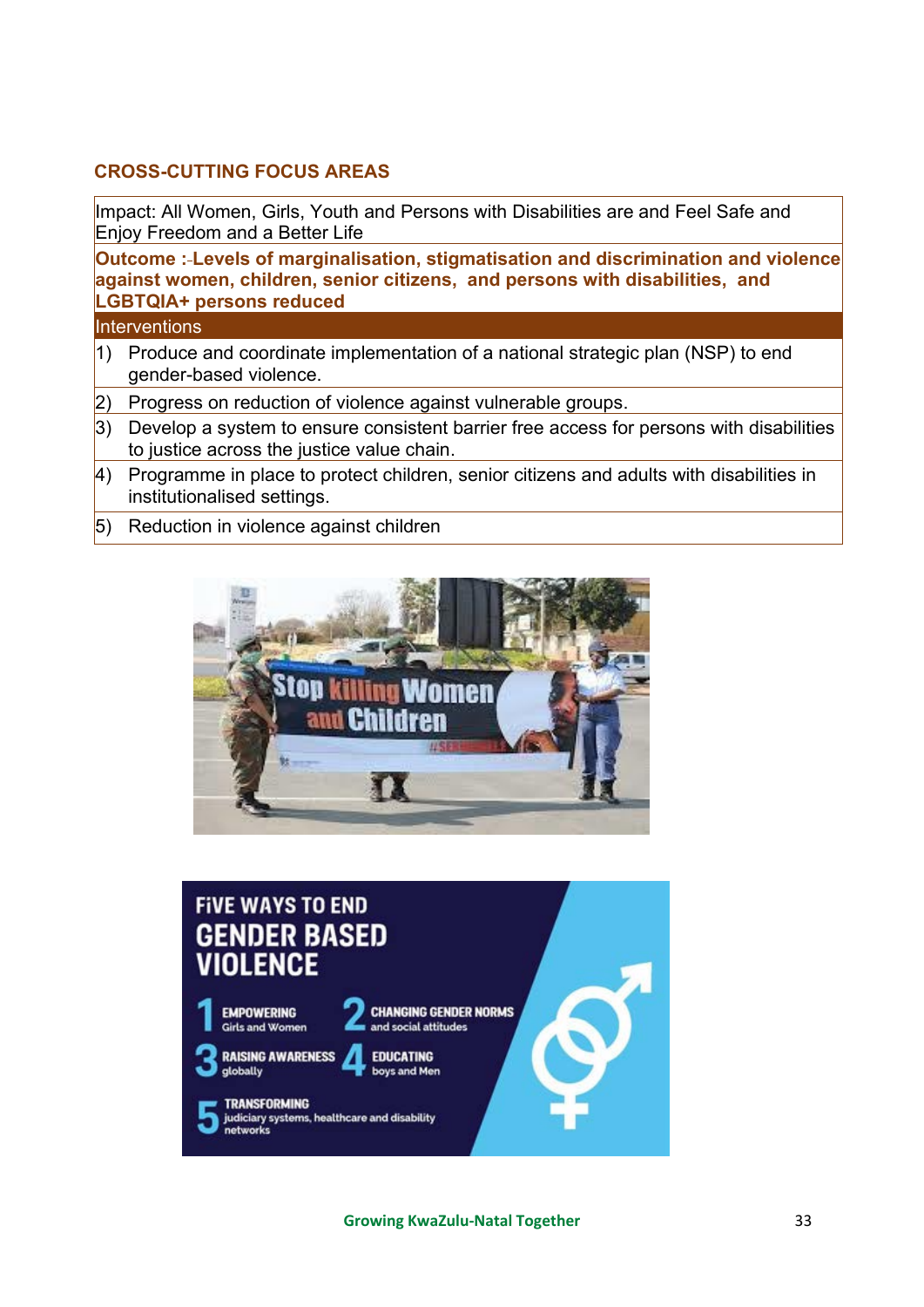#### <span id="page-34-0"></span>**Priority 7: Better Africa and World**



<span id="page-34-1"></span>The Province's aspirations and development are linked to that of a prosperous Africa and World. Building a 'Better Africa and a Better World' begins with us embracing our African identity and developing an active and positive interest in our home continent while ensuring ethical and effective leadership and optimum essential service delivery. We have a shared vision as Africans, which is the African Union's Agenda 2063, and we must therefore ensure that intracontinental and inter-continental cooperation propel us to move with speed towards the Africa we aspire to be in 2063. The Province needs to play an active role in African and global affairs.

Creating One African Market

| <b>IMPACT</b>   | A. A BETTER SOUTH AFRICA                                                 |
|-----------------|--------------------------------------------------------------------------|
| <b>OUTCOMES</b> | 1. Increased FDI.                                                        |
|                 | 2. Increased and diversified exports contributed to an export orientated |
|                 | Economy.                                                                 |
|                 | 3. Growth in tourism resulting in economic growth.                       |
| <b>IMPACT</b>   | <b>B. A BETTER AFRICA AND WORLD</b>                                      |
| <b>OUTCOME</b>  | 1. Increased regional integration and trade.                             |
|                 | 2. Increased intra-Africa trade.                                         |
| <b>IMPACT</b>   | C. A BETTER AFRICA                                                       |
| <b>OUTCOMES</b> | 1. Agenda 2030 and Agenda 2063 implemented.                              |
|                 | 2. Equitable multilateral institutions and enhanced global governance    |
|                 | (KZN contribution).                                                      |
| <b>IMPACT</b>   | D. IMPACT: PEACEFUL AND SECURE CONTINENT                                 |
| <b>OUTCOME</b>  | International protocols and commitments achieved                         |
| <b>IMPACT</b>   | E. A BETTER AFRICA AND WORLD FOR ALL WOMEN, GIRLS,                       |
|                 | YOUTH AND PERSONS WITH DISABILITY AGENDA                                 |
|                 | STRENGHTENED WITH MULTILATERAL INSTITUTIONS                              |
| <b>OUTCOME</b>  | Women, youth and disability empowerment and gender equality              |
|                 | advanced through multilateral forums and engagements and                 |
|                 | compliance.                                                              |

#### **OUTCOMES AND INTERVENTIONS**

Impact : A Better South Africa

**Outcome : Increased FDI**

**Interventions** 

Source investment for the identified sectors into the provincial economy.

**Outcome : Increased and diversified exports contributed to an export orientated economy**

**Interventions** 

Facilitate increased exports.

**Outcome : Growth in tourism sector resulting in economic growth**

**Interventions** 

Review and implement KZN Tourism Master Plan.